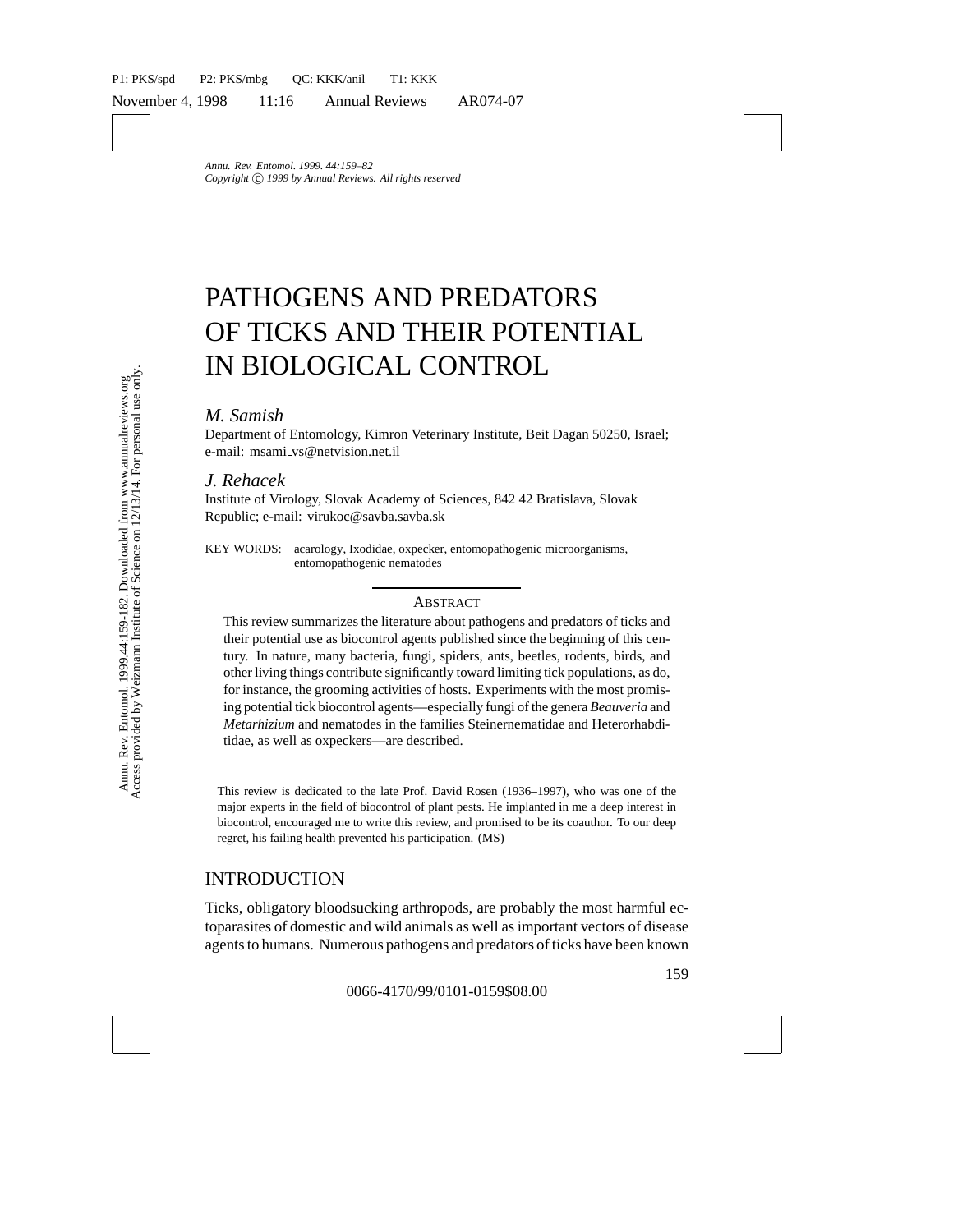for decades, but few biocontrol programs have been developed for ticks. They are controlled almost exclusively by chemical acaricides. The development of tick resistance to acaricides and our awareness that chemicals are harmful to the environment necessitate alternative control strategies such as habitat modification, use of pheromones and hormones, improvement of host resistance, and biological control. Research on the potential use of pathogens, parasitoids, or predators for the biological control of ticks lags far behind that for plant pests. The only book on the subject devotes less than one page to tick control (175).

Among the discouraging remarks are statements that natural enemies are not efficient for tick biocontrol because the population of ticks is so large and that "there is little potential for biological control (44) because the fecundities of parasites and predators appear to be far below the level required to respond to the explosive increase in tick numbers which follow certain types of weather" (197). Such statements may explain partly the longtime neglect of this field. Similar arguments were also expressed during the first steps of plant pest biocontrol.

Ticks (as well as their enemies) are most successful in their specific ecological niche. Therefore biocontrol agents may require tailor-made agents for each area, tick species, etc, in contrast to the more general effect of chemical acaricides. The first important attempt to control ticks with natural enemies started in the late 1920s, when the parasitic wasp *Ixodiphagus hookeri* was transferred from central Europe to both Russia and the United States. Several reviews describe various aspects of tick biocontrol (11, 44, 99, 106, 108, 116, 119, 139, 142, 174, 191, 199, 203, 213).

This review summarizes the major publications on tick pathogens and predators from the beginning of the century, many from publications with limited distribution, and evaluates their importance and potential use. Because of space limitations, discussion about parasitic wasps of ticks is not included.

#### PATHOGENS

Most pathogens enter arthropods via contaminated food. This means of entry is, however, not efficient for introducing pathogens into sucking arthropods such as ticks. Even so, some entomopathogenic fungi, as well as nematodes, can penetrate the host via the integument. How often pathogens pass from the skin of vertebrates into the alimentary canal of ticks is not known. Most pathogens are effective against arthropods only at relatively high humidities. The natural habitat of ticks—e.g. on skin or in the fur of hosts or on the ground under leaves in tropical or irrigated areas—often meets the humidity requirement of the pathogens. Several of the entomogenous microorganisms used successfully and economically against insect pests were not tested against ticks. The efficiency of pathogens depends to a large extent on the arthropod density. However,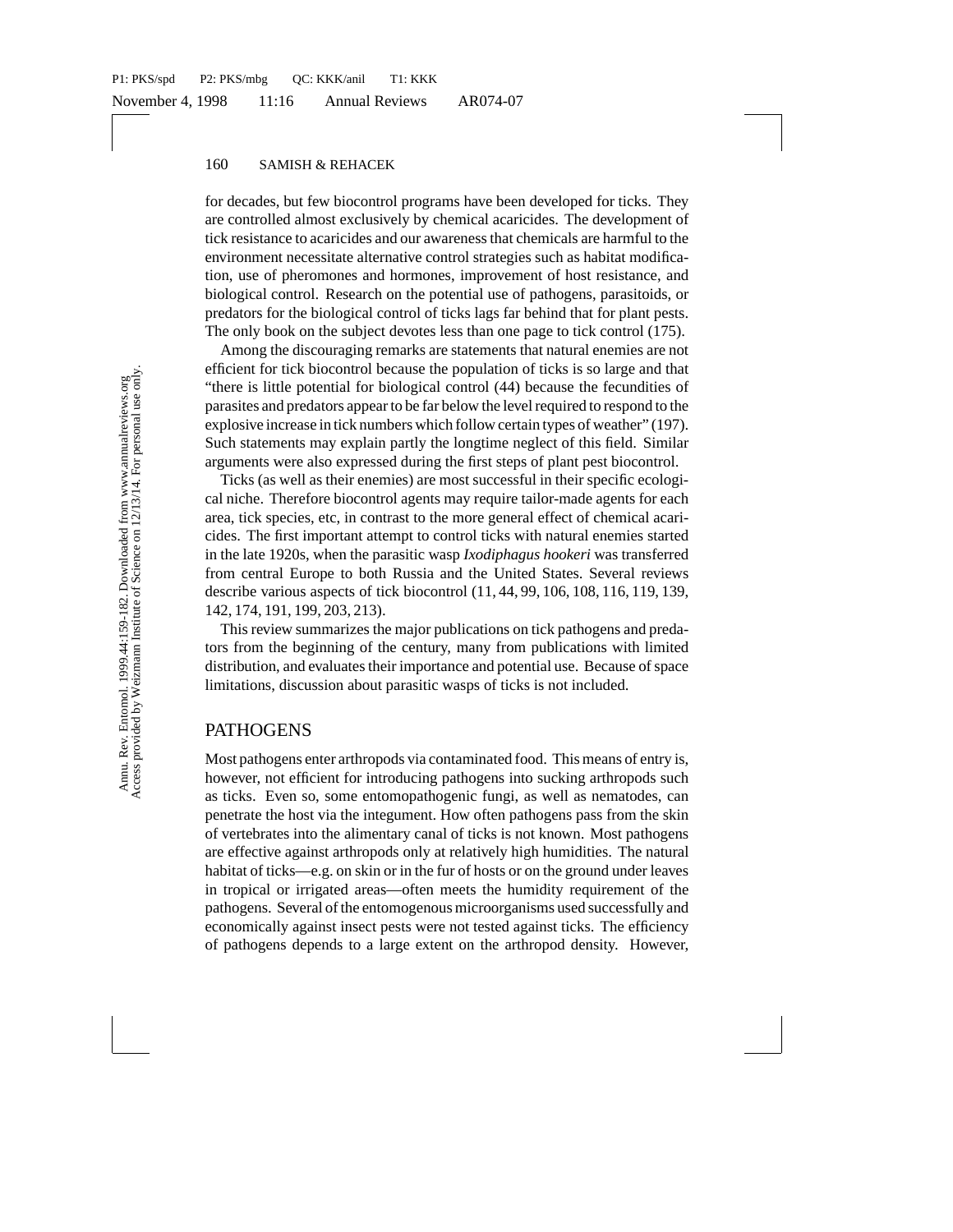when an area is artificially overflooded with a pathogen, it may reduce a pest population nearly to zero.

### *Viruses and Virus-Like Particles*

A high epizootic infection was described in a laboratory colony of *Alveonasus lahorensis* ticks. It caused an erosion of the tick cuticle, probably due to disorders during the molting period (189).

Virus-like particles caused damage to ticks, e.g. to the salivary gland and the synganglion. The identification of these particles is not yet clear (129, 170). *Ixodes persulcatus* females infected with a tick-borne encephalitis virus moved farther and more quickly, and were more active, than noninfected ticks (3). Viruses either do not play an important role in reducing tick populations or else knowledge is too limited to determine their effect.

#### *Bacteria*

RICKETTSIAE Most known species of rickettsiae are parasites of warm-blooded animals, but some of them also parasitize arthropods (63, 101). Ticks become adapted as vectors, reservoirs, and/or propagation sites of *Rickettsia* (168) and often harbor generalized asymptomatic infections. Rickettsial infection may lead to alterations in tick behavior, interfere with their development, and cause pathological changes in salivary glands and in ovarial tissue. In severe cases, this infection may lead to death, depending on the degree of infection, the rapidity of generalized infection, the frequency of transovarial transmission, and other circumstances (10, 91, 188). An infection with *Rickettsia prowazeki* was fatal to *Dermacentor andersoni, Dermacentor marginatus*, and *Dermacentor reticulatus* ticks but had no effect on *Hyalomma dromedarii* or *Hyalomma anatolicum excavatum* ticks (31, 166).

RICKETTSIA-LIKE ORGANISMS Rickettsia-like organisms are obligatory intracellular organisms confined in most cases to the Malpighian tubules and ovaries of their host. They exist in almost all tick species and in general are nonpathogenic (146). They are considered tick symbiotes. Rickettsia-like organisms, however, observed in the epithelial cells of the gut, in the gut content, and in the haemolymph of *Rhipicephalus bursa* female ticks caused up to 50% mortality of engorged females (71). Those from the ovarial tissues of *D. andersoni* cultivated in chicken embryos and subsequently inoculated intracoelomically into adult *D. andersoni* caused a massive, lethal infection (30).

OTHER BACTERIA The abundant bacterial flora in and on ticks is connected with their long life cycle on the ground. A wide spectrum of benign as well as fatal bacteria has been found within ticks (2, 4, 65, 68, 94, 95, 100, 115, 142, 165, 193). On host, ticks ingest bacteria with the blood of their hosts or become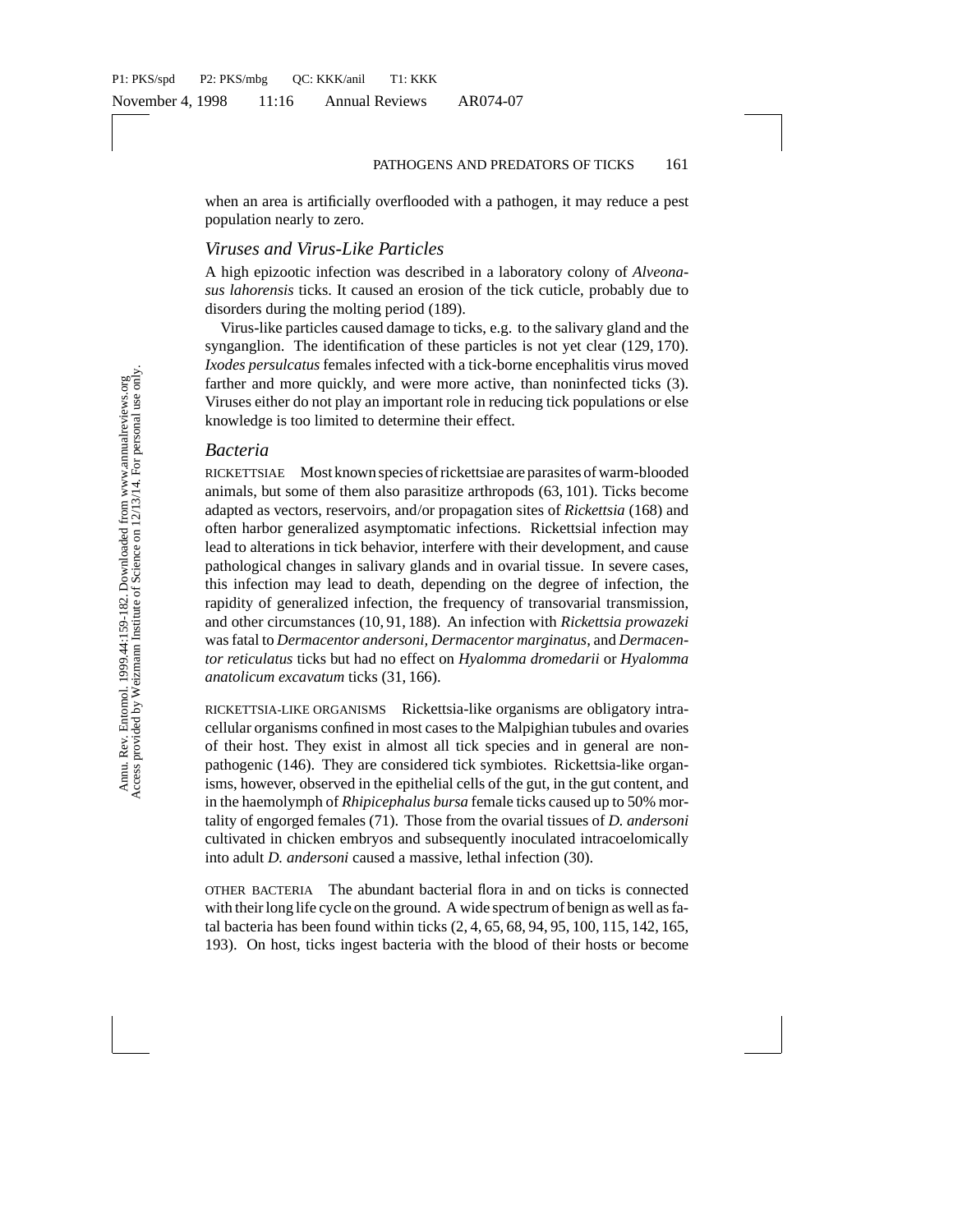contaminated from their skin. Only 1.6% of unfed adult ticks and 9% of recently fed ticks contained bacteria (193). High humidity and an elevated temperature increased bacterial contamination. Latent bacterial infection may become acute and cause death when the ticks are under physiological stress, e.g. at very high humidity. Ticks infected with pathogenic bacteria turn black and die within a few days (27). Ixodid and Argasid ticks serving as vectors of *Borrelia* may be affected by the bacteria (118, 202).

Of the many pathogenic bacteria, none are specific to ticks. Some are also pathogenic to useful insects, men, and domestic animals, but they do not usually share the same ecological niche. For example, *Proteus mirabilis* bacteria might hold promise for biological control because they kill adult ticks and also cause abnormalities or mortality in the next generation (27). Also, the enterobacterium *Cedecea lapagei* was found in Brazil to infest *Boophilus microplus* via genital openings and prevent egg laying. Immersing females in *C. lapagei* suspension caused 95–100% tick mortality. The Brazilian authors expect this agent to become a promising anti-tick bioagent (28). Feeding *Ornithodoros erraticus* with *Bacillus thuringiensis* spores in blood via membrane resulted in 100% mortality. However, injecting such spores into hamsters did not influence the ticks feeding on the rodents (A Estrada-Pena, personal comunication).

## *Protozoa*

HAEMOGREGARINA *Haemogregarina mauritanica*, a parasite of tortoises, is pathogenic to its tick vector *Haemogregarina syriacum*. Infected ticks did not feed properly and over 50% died (29).

NOSEMA *Nosema ixodis*, *Nosema parkeri*, and *Nosema slovaca* were described in ticks but only the latter was pathogenic to them. *N. ixodis* was found in adult *Ixodes ricinus*, *D. reticulatus*, and *D. marginatus* (113, 169, 171, 208). In nature, *Nosema* infections are rare but massive. The ticks stop feeding and die while still attached to the host (J Rehacek, unpublished data). Spores of *N. slovaca* inoculated into semi-engorged female ticks killed them within 14 days. More details on the *Nosema*-Ixodoidea interaction are needed to evaluate their potential use for tick control.

BABESIA *Boophilus* ticks highly infected with *Babesia bigemina* or *Babesia bovis* may have a shorter duration of oviposition, up to 98% mortality of infected females, up to 60% decreased egg production, a shorter egg incubation period, a reduced egg hatch, and a shorter larva survival. But low levels of parasitemia in the field did not kill the ticks (52, 57, 72, 155). Introducing attenuated *B. bovis* parasites to cattle also reduced their pathogenicity to *B. microplus* but did not affect infectivity (52).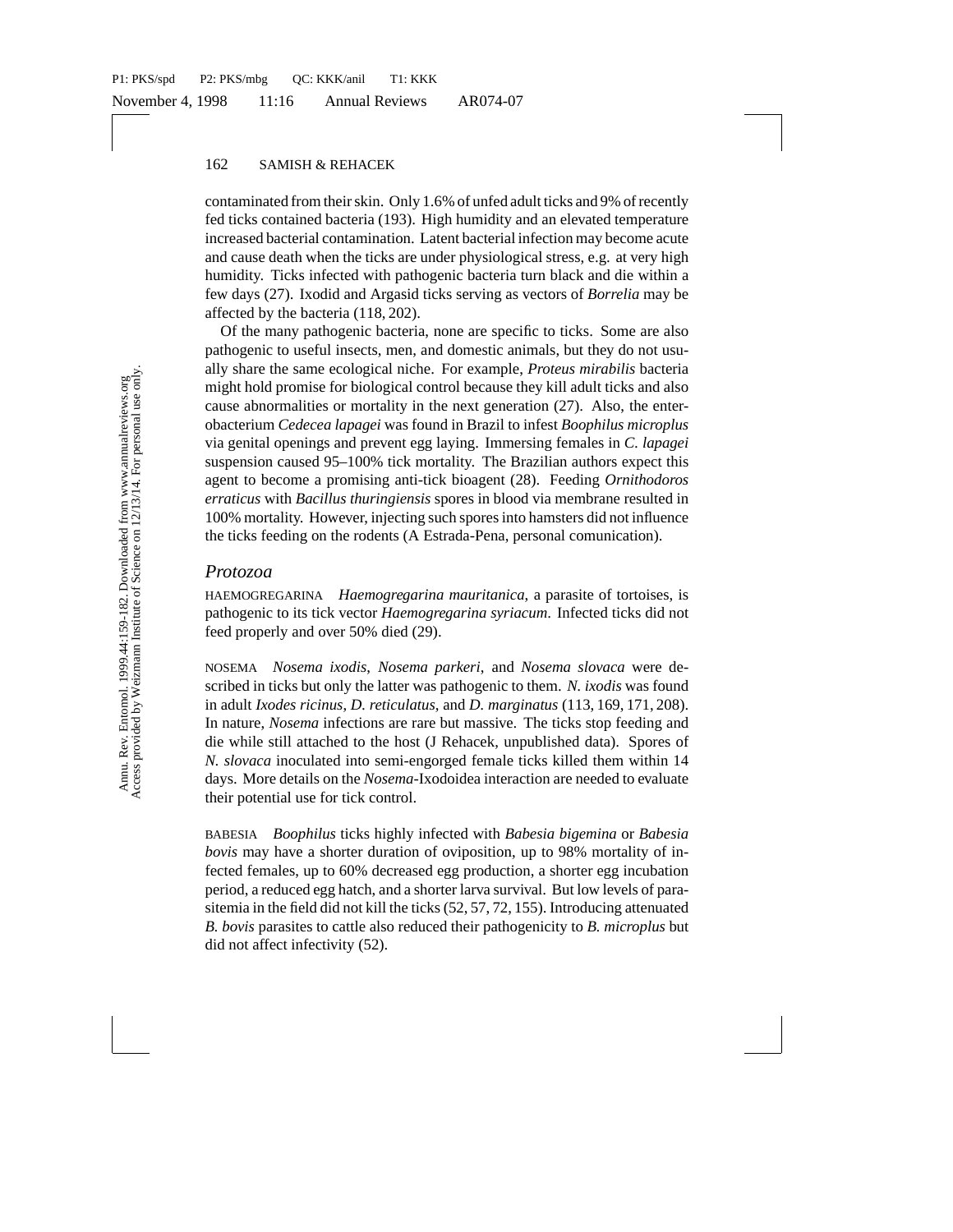THEILERIA Massive infections of the salivary glands of a superinfected *H. anatolicum excavatum* strain or *Rhipicephalus appendiculatus* with *Theileria annulata* or eleand *Theileria*, resulting in high mortality during tick engorgement and reduced reproductivity (184).

## *Fungi*

Fungi are reported to be major pathogens of ticks because of their wide dispersal, their wide spectrum of hosts, and their ability to enter via the cuticle. Comparing egg production of *I. ricinus* females and the viability of their eggs in different habitats indicated that in a forest biotope, tick populations are low because of the presence of fungi (97). Studies in Europe (6, 41, 111, 180) indicate that fungal infection may cause the death of up to 50% of *Dermacentor, Ixodes*, and other ticks. However, representatives from only 6 genera out of the 57 major entomopathogenic fungi (Eumycota, Deuteromycotina) are known to attack ticks (198). In nature, 11 species of *Aspergillus*, 3 species of *Beauveria*, 3 species of *Fusarium*, 1 species of *Paecilomyces*, and 3 species of *Verticillium* are associated with ticks. Many fungi not listed as major entomopathogenic fungi were also isolated from ticks. *Metarhizium anisopliae* was not isolated from naturally infested ticks.

Entomopathogenic fungi require high humidity for germination. At low temperatures and low humidity they may parasitize the tick via the anus, and the fungus-hyphae invade the tick via the genital pore. When the relative humidity is near saturation, the *Aspergillus ochraceus* fungus may sporulate on the surface of ticks (64). Symptoms of tick fungal infection were reported frequently (11, 23, 39, 64, 97, 143).

The most commonly investigated entomopathogenic fungi are *Metarhizium* and *Beauveria* (Deuteromycotina). They are used against terrestrial insects (85) because of their wide geographic spread and host range as well as their exceptional ability to germinate even at a relatively low humidity. Various species of ticks were treated with *M. anisopliae* or *Beauveria bassiana* with satisfactory results (11, 40). Dipping *B. microplus* eggs in  $1 \times 10^8$  conidia of either fungi per ml or dipping engorged females in  $2.7 \times 10^8$  *M. anisopliae* caused 96–100% mortality (11, 21, 22, 40, 67, 77, 214). Spraying cattle or rabbit ears with *B. bassiana* or *M. anisopliae* showed interesting results (47, 83). Spraying earbags of cattle infested with *R. appendiculatus* ticks with  $1 \times 10^{10}$  *B. bassiana* or *M. anisopliae* conidia/ear, for example, caused 76% and 85% mortality and a reduction of 48% and 17.5% in egg hatchability, respectively (48, 109). *M. anisopliae* seems superior to *B. bassiana*, causing upto 96% tick mortality (11, 40, 143). Fungi can remain active on cattle ears for 1–3 weeks (109). The effect of other entomopathogenic fungi species has not yet been tested on ticks.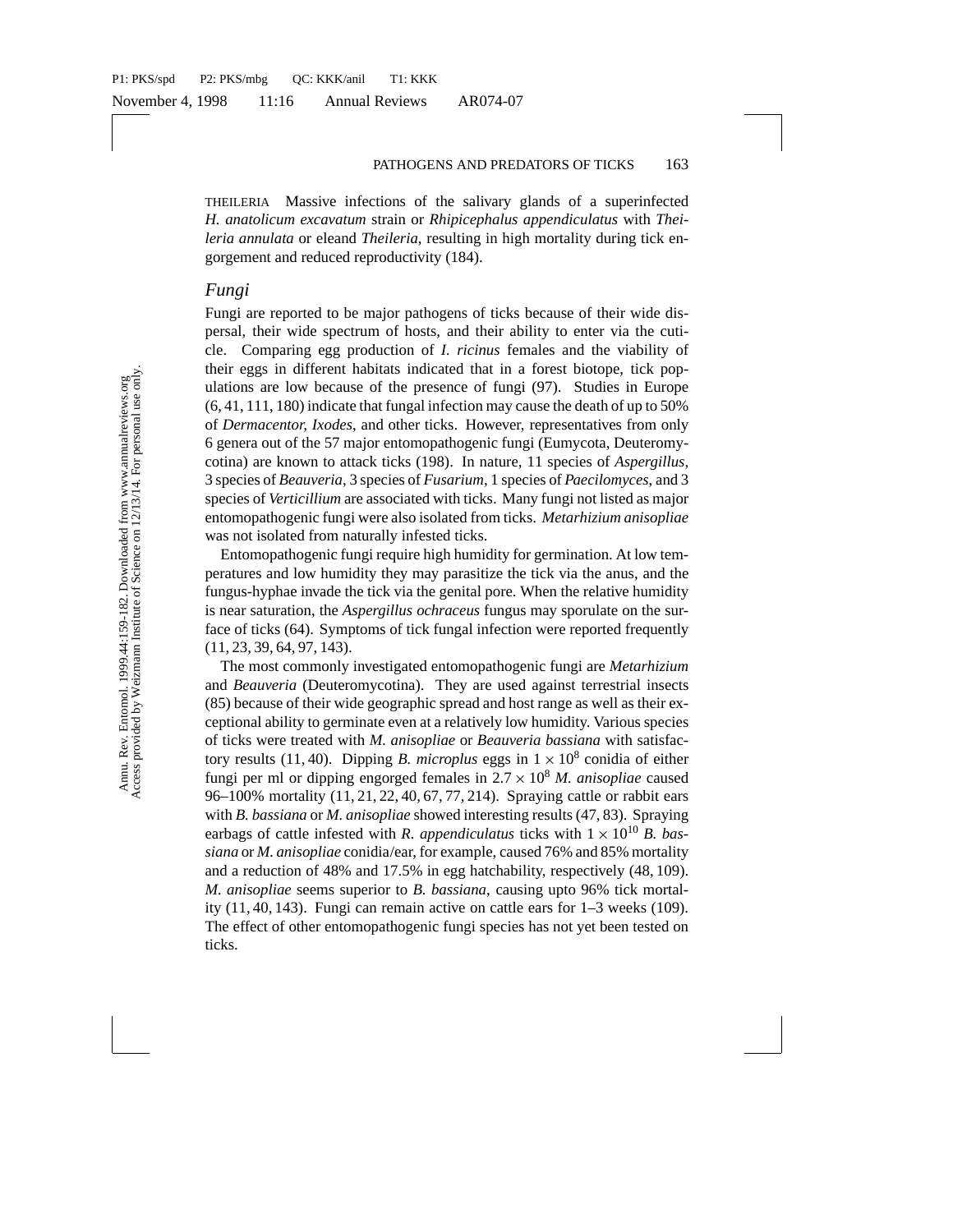Ticks are affected by fungal mycelia as well as by their mycotoxins. Tetranactin-liuyangmycin (100 ppm) killed 98% of *Hyalomma detritum* larvae (84). However, application of extracts from 158 fungal strains from 29 genera on engorged female *B. microplus*ticks demonstrated that only *Aspergillus niger* extracts prevented them from laying eggs (45).

#### *Nematodes*

MERMITHIDAE Among adult *I. ricinus* ticks collected in Denmark, 6% were infected with mermithid nematodes. Up to three juvenile nematodes, 20 mm in length, were recorded per tick (120, 121). Their exact taxonomic status is not known. Their fatal effect on their hosts is primarily due to a large hole left in the cuticle when they exit the host.

HETERORHABDITIDAE AND STEINERNEMATIDAE With the success of mass cultivation, entomopathogenic nematodes have been used commercially against various insects during the last decade (122). Because their infective juveniles live in the upper layer of the soil, they are used mostly against insects living in this layer, e.g. ground-inhabiting stages of fleas (93). These nematodes have never been reported to parasitize ticks in nature. However, in 1990 it was demonstrated that they efficiently kill engorged *Boophilus annulatus* females in petri dishes (177). Engorged females of numerous other tick species were also killed by these nematodes (62, 112, 125, 179, 215). Preimaginal tick stages are, in general, the most resistant, unfed adults are somewhat susceptible, and engorged females are the most susceptible to nematodes. When nematodes are applied on a tick-infested mammal, they kill the ticks only if the mammalian skin is kept moist (112, 125, 179, 215).

The 50% lethal concentration values obtained with engorged *B. annulatus* are similar to those achieved with nematode preparations against insects (178; M Samish, E Alekseev, I Glazer, unpublished data).

The nematodes did not multiply within tick cadavers (76, 112, 215). The *Steinernema carpocasae* 'All' strain was active against *Ixodes scapularis* at 20◦–30◦C but less effective at 15◦C, whereas the *S. carpocasae* 'DT' subpopulation of the same strain was efficient against *B. annulatus* between 14◦–30◦C (178, 215). Soil-filled buckets with more silt, more manure, or less moisture reduced the virulence of the nematodes (176). The anti-tick virulence and the resistance of many nematode isolates to external factors varies considerably (112, 125; M Samish E Alekseev, I Glazer, unpublished data).

There are several major reasons why nematodes may become a successful tool against ticks. First, many ticks that drop off the host tend to be highly susceptible to nematodes. Second, most engorged ticks hide for days in dark, humid upper layers of the soil, the natural habitat of nematode infective juveniles.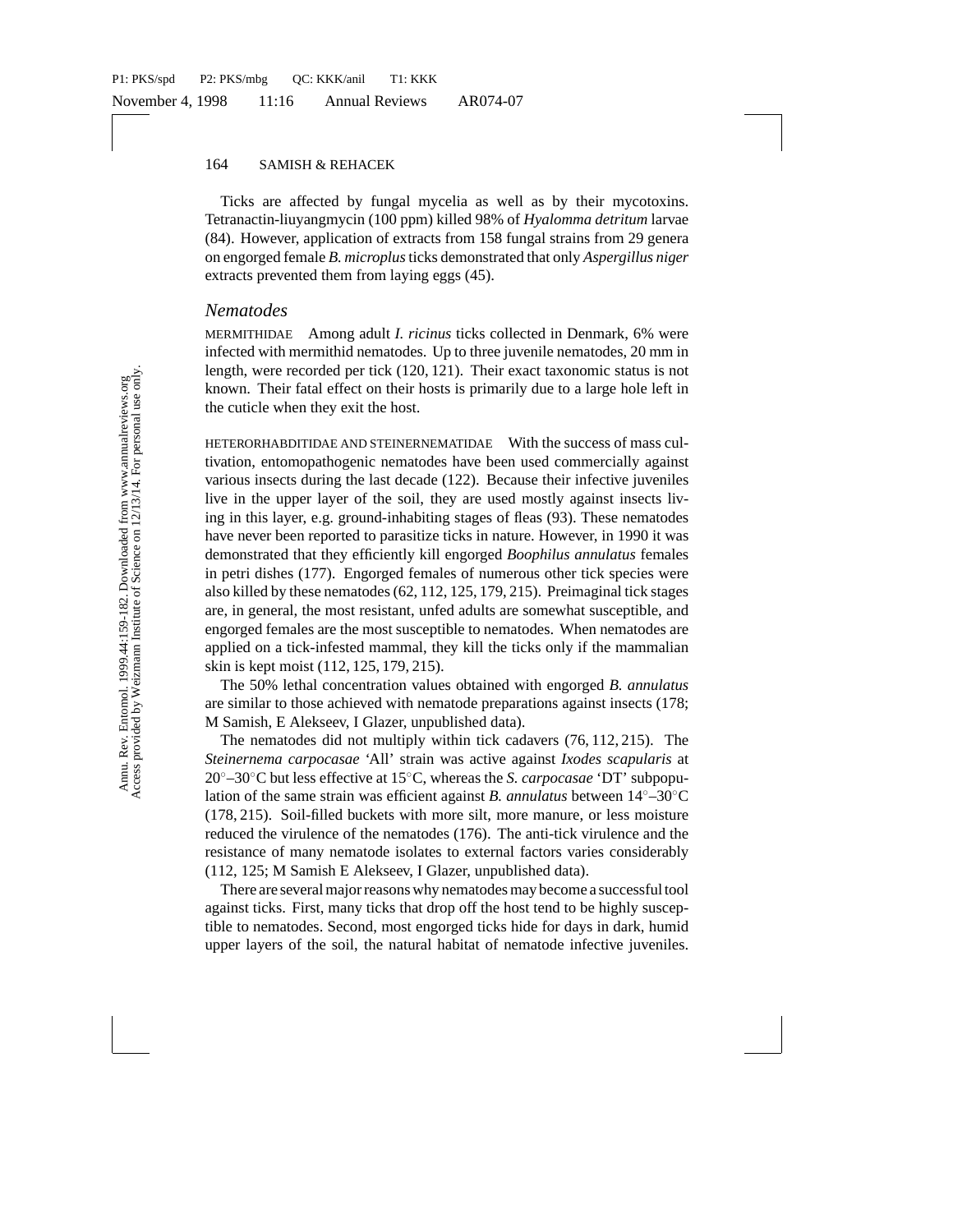The immobile ticks attract the mobile nematodes. Finally, nematodes could be readily applied either by irrigation or by spraying from the ground or air at low cost, and they remain infective in humid soil for long periods (122). However, nematode use may be limited to defined ecological niches because of the susceptibility of nematodes to low humidity, high manure, or high silt concentration, the need for relatively high temperatures, and the difference in susceptibility of tick stages and species to nematodes.

# *Potential Use of Pathogens*

Fungi from the genera *Beauveria* and *Metarhizium* and nematodes from the families Heterorhabditidae and Steinernematidae are used increasingly in commercial formulations against insects. Only a few field experiments to kill ticks with fungi (and none with nematodes) have been performed. Their value as commercial tick-control agents has yet to be proven, but their high genetic variability and possible alternative ways to improve their formulations can make them promising candidates for future use as commercial biocontrol agents of ticks. Several successful insect biocontrol pathogens have not been tested against ticks. Biological control of ticks with *Babesiae* or *Theileriae* is not promising because of their pathogenicity to vertebrates. If attenuated haemaprotozoans can be manipulated to be highly pathogenic only to the vector, they could be used simultaneously as anti-protozoan vaccines and against ticks. Attenuated parasites remain in the blood stream of the host for a long time so that they may become valuable as anti-tick agents.

## PREDATORS

The efficiency of predators in controlling tick populations in different habitats varies and may reach up to 100% (67, 131, 210, 211). In Kenya, predation was lower in tall grass areas than in short grass areas (144). In Texas, predation was two to eight times higher in open areas than in a post-oak thicket pasture habitat (67). In Russia, up to 100% of the ticks were preyed on in a woody area, whereas about half were in small open areas and none in intensive pasture or agricultural areas (114).

#### *Arthropods*

TICK CANNIBALISM (ACARINA) Cannibalism of engorged females by males is reported mainly for argasid ticks (18, 66, 70, 154). In ixodid ticks this phenomenon is less common (132, 147). All unfed stages may parasitize engorged nymphs or females. Cannibalism is often found during overcrowding on a host, in laboratory colonies, or when there is a lack of host animals. This behavior leaves typical scars in the integument. The mouthparts of *Ixodes* males are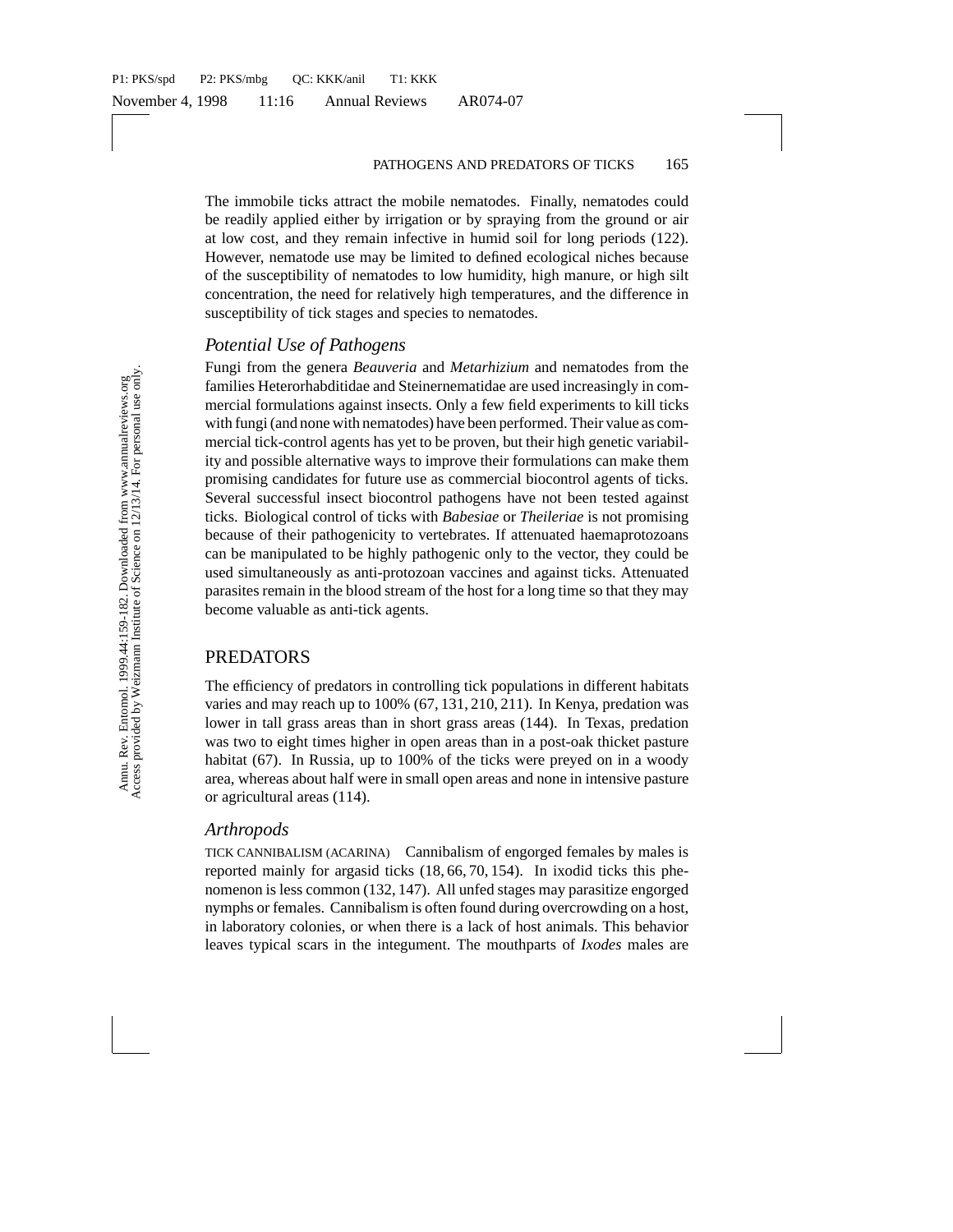functional only for copulation, and therefore they obtain most of their nutrients from engorged female ticks (147, 152). When female *Ornithodoros erraticus* were hyperparasitized by females 80% died, and when parasitized by males 30% died and egg production was reduced (92).

SPIDERS (ARANEIDA) Nine genera of spiders from six families were reported to prey on five hard tick and two soft tick genera (8, 19, 38, 43, 59, 114, 138, 144, 183, 192, 203, 211). *Teutana triangulosa* spiders prefer *Rhipicephalus sanguineus*to flies. In a garden heavily infested with *R. sanguineus*, the webs contained only tick cadavers (183). The *Schizocosa ocreata* spider killed seven times more unfed females of *Ixodes scapularis* than of *Amblyomma variegatum*, perhaps because the latter have a defensive secretion (38). Wolf spiders consumed various *I. scapularis* and *I. persulcatus* (38, 114). Eggs and engorged females were also killed by spiders (183, 211). The *T. triangulosa* spider population increased when the *R. sanguineus* tick population decreased (183). The dens of *Dysdera murphyi* are often filled with tick remains and *D. murphyi*seem to control *Ornithodoros amblus* ticks in the Guano islands of Peru (43, 141). Lavalle (117) suggested introducing spiders into bird breeding areas so as to create favorable spider microhabitats in order to control ticks in the Guano islands.

MITES (ACARINA) In laboratory trials in Australia, the mite *Anystis baccarum* preyed on an average of 38% of *B. microplus* and 69% of *Ixodes holocyclus* larvae, whereas *Anystis jabanica* preyed on only 8% of *B. microplus* larvae. *Anystis salicinus* killed 2 out of 10 *I. holocyclus* larvae but none of *Haemaphysalis longicornis*. The mites *Chaussieria warregense* and *Walzia australica* showed no interest in *B. microplus* (96). Tyroglyphid mites destroyed eggs of *I. ricinus* and *Rhipicephalus evertsi* in damp locations (164, 199). In the United States, larvae of chigger mites (*Parasecia gurneyi*) parasitized *I. scapularis* larvae feeding on lizards (154). The limited information on mites as predators of ticks is regrettable because mites are known to prey on a large variety of hosts and are used commercially to control various arthropod pests.

BUGS (HEMIPTERA) *Reduvius personatus* seemed to reduce *Alveonasus lahorensis* and *H. anatolicum* populations in the field and attacked *Alectorobius coniceps* as well as unfed *H. anatolicum* and *R. bursa* (124, 138, 209). In Angola *Phonergates bicolor* (Reduviidae) preyed on *Ornithodoros moubata* ticks. Shells of *A. coniceps* were found in hiding places of *R. personatus*, and Reduviidae were found in rodent borrows infested with *Hyalomma* ticks (138, 205).

MOTHS (LEPIDOPTERA) Larvae of the cloth moth *Tineola biselliella* devoured eggs and larvae of *O. moubata* and *Argas persicus* (207). Under laboratory conditions, 10 moth larvae each consumed an average of 23 larvae and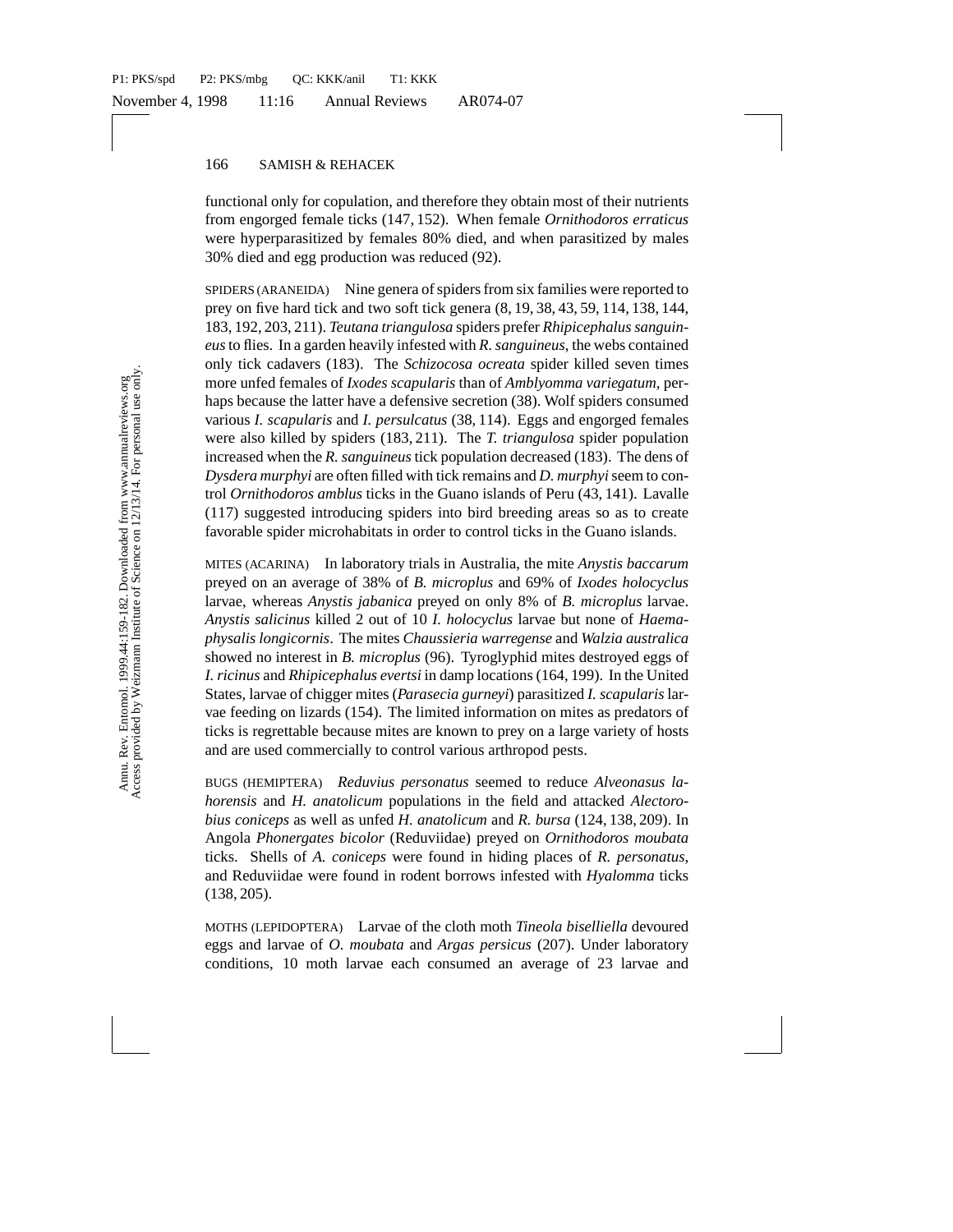2.8 eggs of *O. moubata* ticks. When moths were offered wool together with ticks, they consumed both. Unidentified lepidoptera attacked ticks in the laboratory in Guadeloupe (13).

FLIES (DIPTERA) *Megaselia rufipes* and *Megaselia scalaris* flies (Phoridae) infested *Amblyomma*, *Anocentor*, *Boophilus*, and *Ixodes* ticks mainly as saprophytic pests in laboratory colonies (9, 75, 153, 203; M Samish, E Alekseev, unpublished data). *Megaselia* larvae emerged from the ticks and infested their eggs. In Zimbabwe, Phoridae flies infested *Boophilus decolorotus* and *B. microplus* female ticks, which produced half as many eggs as the fly-free control group. Apparently *Asilid* flies also attack ticks (186, 199). Up to 25% of *I. scapularis* engorged females collected in Russia were infested by *M. rufipes* (9). Whether the flies infested only dead or also live ticks is still an open question.

ANTS (HYMENOPTERA) Some 27 species of ants from 16 genera, mainly *Aphaenogaster*, *Iridomyrmex*, *Monomorium*, *Pheidole*, and *Solenopsis*, are known to be tick predators. Ants are known to prey on most tick genera. *Monomorium minutum* (*Monomorium pharaonis*) and *Solenopsis saevissima* fed on tick eggs (86, 98, 106, 199, 203) but *Aphaenogaster longiceps*, *Chalcoponera metallica*, *Iridoxyrmex detectus*, and *Notoncus foreli* did not. Preying on eggs by *Pheidole megacephala* and *Solenopsis invicta* ants is controversial (40, 56, 67, 86, 211). The eating preferences of ant species differ, some preferring larvae and others preferring engorged or unfed adults (13, 54, 56, 142, 157, 211). The time of day, brightness, and air humidity influenced the anti-tick activity of ants (203).

Ants are thought to be important tick killers of *A. miniatus*, *B. annulatus*, *B. microplus*, *Otobius megnini*, and *Otobius moubata* (12, 19, 20, 51, 98, 157). Duffy (60) found a negative correlation between ant and tick populations in nesting seabird areas and assumes this is due to predatory ants. In Mexico, *Solenopsis geminata* consumed 63–100% of engorged *B. microplus* females (35) and in Guadeloupe, 7–18% of engorged stages of *A. variegatum* (13). Introducing *S. invicta* into the United States markedly reduced the number of anaplasmosis seropositive cattle in Louisiana (105, 204). An invasion of *S. invicta* reduced the *Amblyomma americanum* population from 56 to 0.3 ticks/ unit area (32). Controlling *Solenopsis richteri* ants with Merix ant bait dramatically increased the survival of *A. americanum* eggs and engorged larvae. Three months after engorged ticks were introduced to an ant-infested area, the untreated plot contained only 12% of the ticks recovered from the anti-ant– baited plot (86).

In Australia no correlation was found between the density and distribution of 136 ant species and the numbers of *Amblyomma limbatum* or *Apo. hydrosauri*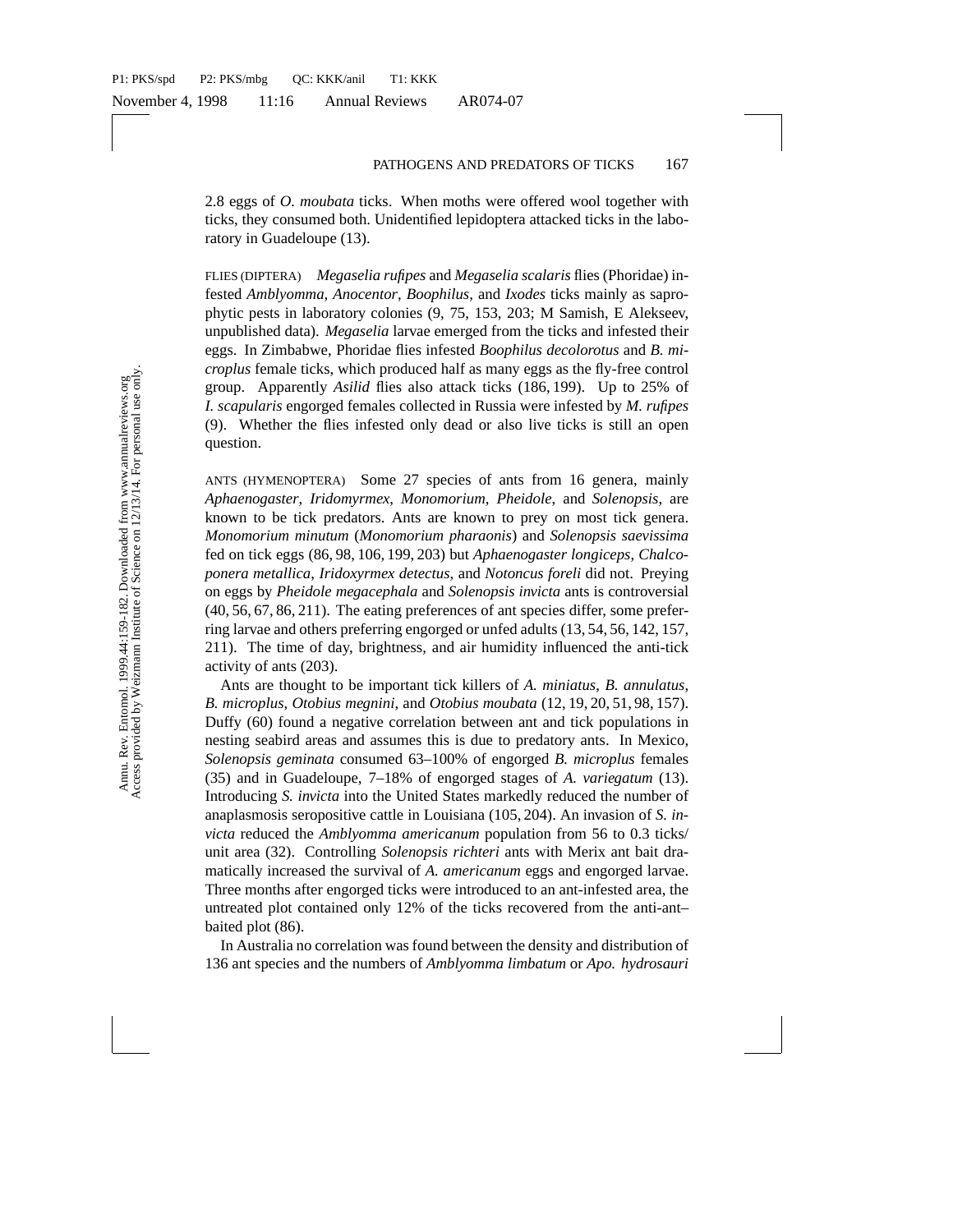ticks (42). *P. megacephala* are known to prey on ticks. About 1300 ants consumed 220 engorged *B. microplus*females daily (56, 58). The type of vegetation affected the anti-tick activity of ants. The predation in open areas was two to eight times higher than in woody ones (67, 144). In the laboratory, *Rhytidoponera* sp. ants preyed on *Ixodes purpureus* ticks on bare soil more than on soil covered with leaf litter (54). Wild rabbits living in *Formica polyctena*–infested plots had far fewer ticks than those in ant-free plots, and rabbits sprayed with formic acid were free of ticks for at least 5 days (36).

BEETLES (COLEOPTERA) In Russia, 17 species of beetles of 8 genera were shown to have trophic relations with hard ticks (24, 158, 206). Carabid, Cantharid (*Chauliognathus pennsilvanicus*), and Silphid (*Ablattaria laevigata*) beetles were seen to feed on ticks (37, 74; E Alekseev, M Samish, unpublished data).

Beetles preyed mainly on engorged ticks whereas eggs and unfed larvae were rarely attacked (24, 37, 114, 131). One Carabid or Cantharid beetle consumed one to five ticks within 1–2 days (37, 158). Dermestid beetles in bat guano fed on engorged Argasid ticks that had fallen into the guano (138).

Of eight ground beetle species from woods in Russia, 62% were seropositive to *I. persulcatus* (24). *I. persulcatus* is active during April and beetles start to be active during May. The number of beetles decreases in July, parallel to the reduction in tick population (24). Any interaction between the two populations, however, is only speculative.

OTHER ARTHROPODS A single Forficulidae representative preyed on approximately 1800 *B. microplus* eggs in 10–12 days (203). Red rock crabs (*Grapsus grapsus*) in the Galapagos picked off ticks (probably *Amblyomma darwini*) from marine iguanas (*Amblyrhynchus cristatus*) (159). Miriapoda or *Phalangium opilio* (Phalangida) consumed unfed larvae or nymphs of*I. persulcatus*in dishes (114).

#### *Amphibians*

TOADS Toads ingested ticks in the United States (199) and in Brazil (*Bufo paracnemis*) (73, 203). Engorged female ticks were used successfully as bait for *B. paracnemis*, which readily consumed preimaginal and adult ticks (73).

TORTOISES The water-tortoise *Pelomedusa subrufa* was observed to remove ticks from black rhinos in a streambed (142).

# *Reptilians*

Ticks are only rarely mentioned as lizard food even though some lizards eat mainly arthropods. The Iguanid lizard (*Tropidurus*sp.) was probably introduced into the Guano islands for the control of bird ticks (43). The lizards' stomachs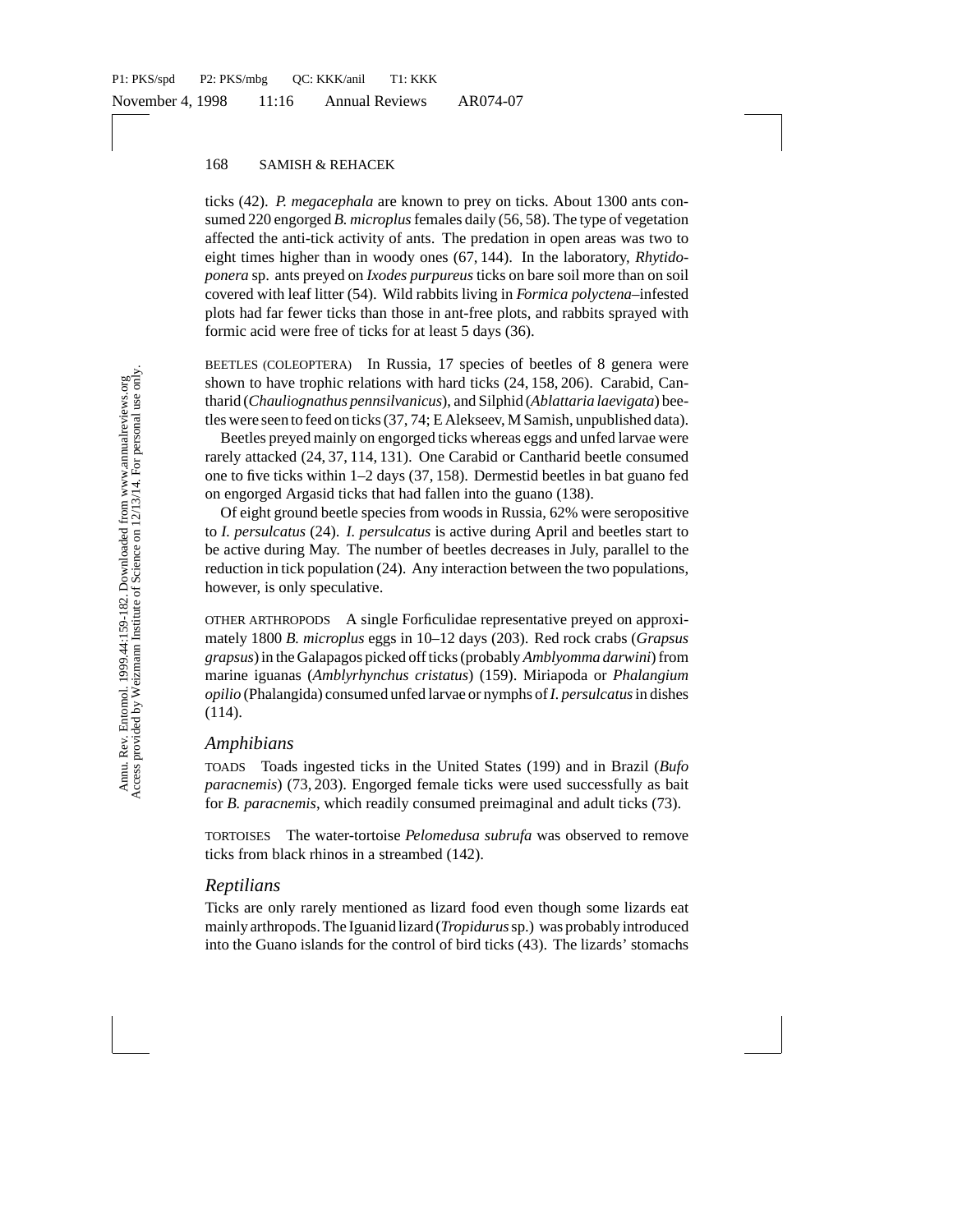contained 2.4–15 ticks/stomach (probably *O. amblus*) (59). However, because there are few lizards near the bird nests, their effect on the tick population is limited (59). Several other lizard species were also found to be inefficient tick predators (8, 126, 127, 142, 148, 150).

#### *Avians*

Birds are generally thought to be the main predators of ticks. This impression is based mainly on sporadic observations, except for oxpeckers. Birds either perch on tick-infested mammals (21 bird species), pick the ticks off the host during flight (1 species), or collect them from the ground (9 species). Only 14 species of birds were shown to have ticks in their crops or gizzards. Oxpeckers are the only birds that specialize in feeding on ticks, but many other bird species consume them eagerly. For example, young *Pica pica* birds that had never encountered ticks preferred a diet of ticks when offered a choice (182).

OXPECKERS The family Buphagidae includes two species. The yellow-billed oxpecker (YBO), *Buphagus africanus*, is found from Senegal to Ethiopia in the East and in Natal in the South, whereas the red-billed oxpecker (RBO), *Buphagus erythrorhynchus*, lives primarily on the eastern side of the African continent. Their regions overlap (33).

The RBO devotes some 94% of its feeding time to scissoring based on touch rather than sight, ingesting mainly hair and small arthropods, and it also plucks pieces of skin. It may peck sores or catch insects in the air (7, 17, 195).

The daily food of mature oxpeckers averaged about 13,000 larvae or 100 engorged *Boophilus decoloratus* female ticks/bird, as established by counting their stomach contents (195). The maximum number of engorged *Amblyomma hebraeum* larvae consumed by a young RBO within 24 h was 7195, weighing 14.2 g (17). In 1933, Moreau calculated that Tanzania (Tanganyka) had about one RBO per three head of cattle (137). RBOs feeding on cattle infested with engorged female and male ticks consumed the female ticks first (195). When cattle with larvae, nymphs, or adult *B. microplus* were kept separately, two young RBOs per fly cage ingested within 1 week 53% (1176 larvae), 9% (1549 nymphs), or 95% (1293 adults) of the ticks on each host (17).

The abundance of tick species in the area did not correlate with those found in the bird's stomachs. For RBOs in captivity, with ticks on cattle or in dishes, the first choice was *B. decoloratus*, the second *R. appendiculatus* and *Hyalomma truncatum* females, and the third *H. rufipes*, *R. evertsi evertsi* and *A. hebraeum* females (17, 195, 137, 201).

The RBO has a wide range of preferred ungulate hosts, including 11 species of large mammals (81). The YBO seems to prefer large ungulates with a short or sparse pelage, mainly buffalo and white rhinoceros, whereas the RBO, better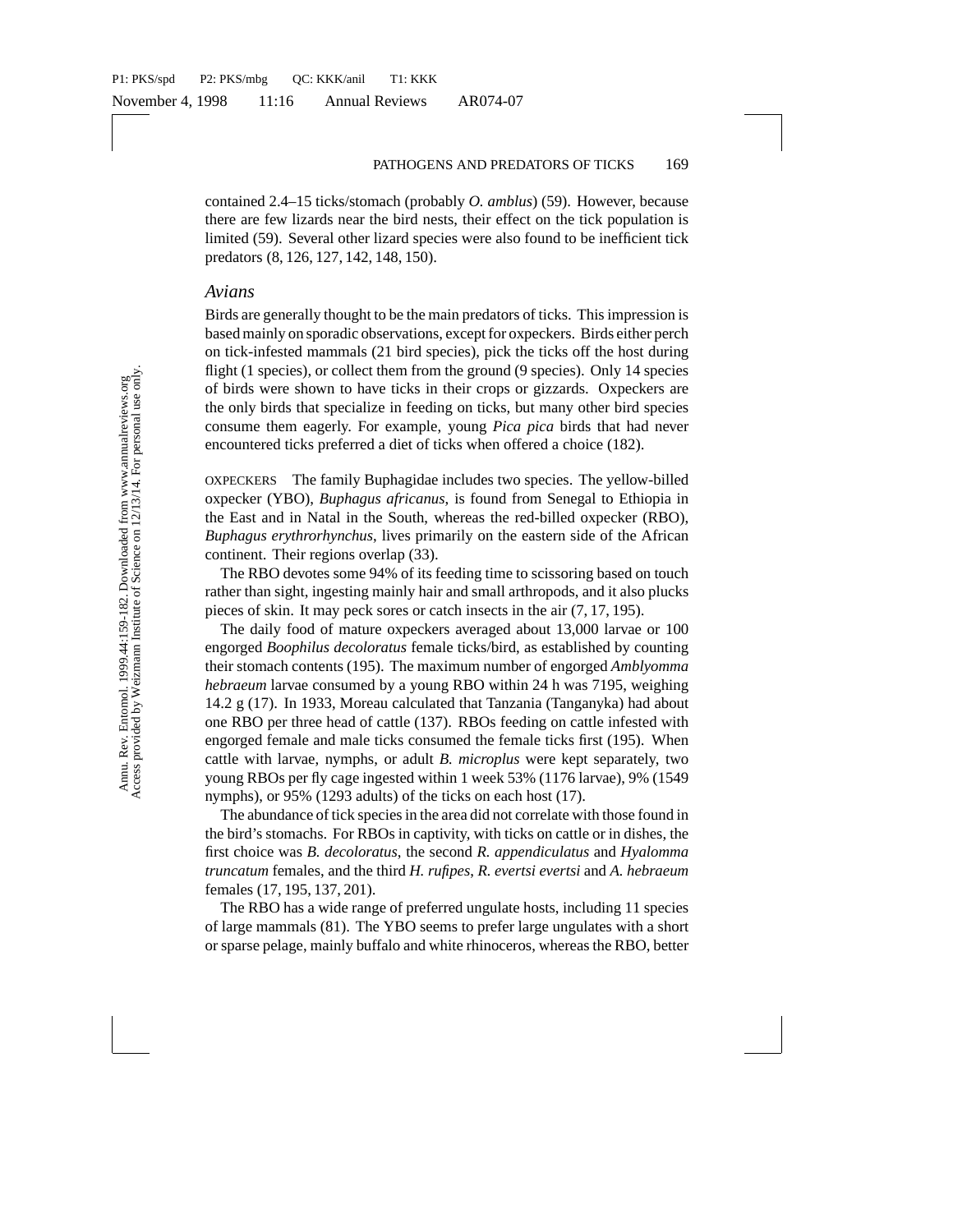adapted to scissoring, feeds mainly on long-haired animals (7, 34, 81, 137). Oxpeckers do not forage on elephants.

When RBOs forage on a mixed livestock herd, they prefer cattle and horses to sheep, pigs, or goats, and they prefer weak individuals not treated with acaricides. They feed repeatedly on specific individuals even in a homogenous herd (201). Some hosts only gradually permit contact with newly introduced birds but later even expose different parts of their bodies to the birds (protocooperation) (25, 33).

Oxpeckers may enlarge existing or healing wounds by consuming skin fragments and blood. Their ability to cause wounds on intact skins has not been proven, although most pasture animals have open or semi-healed wounds. The YBO is more aggressive and feeds more often on wounds than does the RBO (195; C Foggin, personal communication). Heavy grease of Stockholm tar on a wound deterred oxpeckers (201). RBOs were sore-feeding on various mammals for 0.4–2.8% of their time (17). Feeding on wounds may spread mammalian pathogens; however, this has not been proven (33, 137). It is agreed that the advantages of oxpeckers by far outweigh their disadvantages (17, 201).

When 47 YBOs were reintroduced into the Rods Matopos National park, they became established (79, 80). In such areas where oxpeckers have been reintroduced, fewer calves have died and the number of ticks on hunted animals has decreased markedly (50, 53, 79, 80). When 187 oxpeckers were transferred to 10 small game farms, they became established in at least four of the parks (50). RBOs have been bred successfully in the Zurich zoo (110). Conditions for the successful introduction of oxpeckers should include a suitable location to catch them while they feed on tame animals. The new location should be of at least 3000 ha with 500 or more game animals or domestic animals. A favorable climate for the birds and a monitoring technique for the tick population are needed. The birds must be released at least 10 km from an anti-tick dipping area. Groups of at least 20 birds should be translocated, and prevention of panic among the hosts during their first contact with oxpeckers is important (50, 140).

The RBOs are less aggressive and less host-specific than the YBOs and live in marginal areas. Thus they have a better chance to become established (7, 34, 50, 82, 96, 195).

The density of oxpecker populations depends largely on the amount of available ticks, but the tick population may still remain high (149). Ticks on game animals can support a high bird population for the benefit of domestic animals (123).

CATTLE EGRETS *Bubulcus ibis (Ardeola ibis)* tend to forage near and on large animals. This led to the assumption that ticks are an important part of their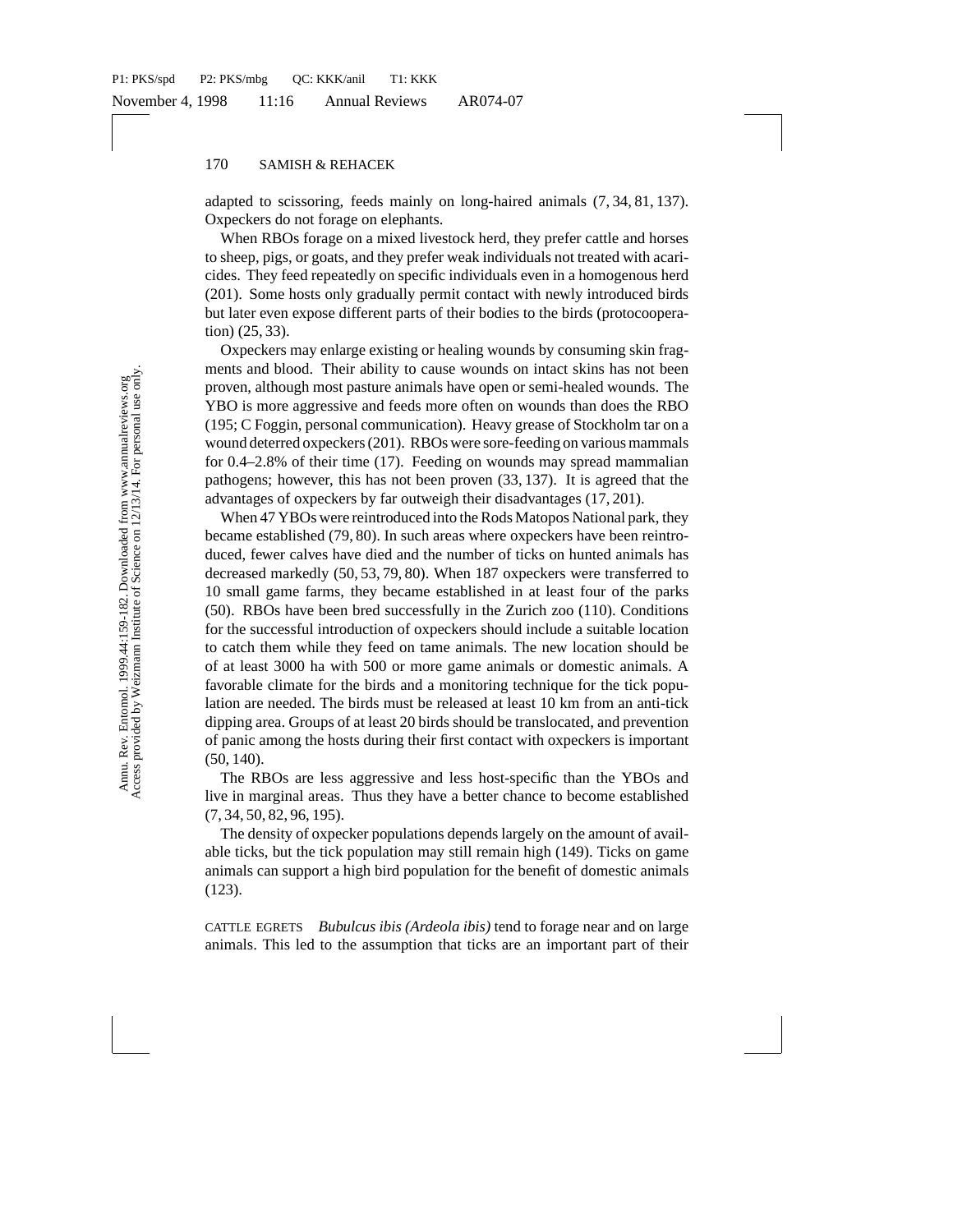diet (160, 185, 190). It was therefore suggested that egrets be introduced into New Zealand for the control of *Haemaphysalis bispinosa* ticks (145). However, the average number of ticks found in Florida, South Africa, Guadeloupe, and Australia was only one to five ticks per egret. In Brazil and the Middle East, there was an average of 33–68 ticks per egret (13, 14, 26, 69, 107, 128, 161, 203). Of the ticks ingested, 20% were either lacking or had cement cones around their hypostom (128). This suggests that the birds picked at least part of the ticks off their hosts. Egrets picked more ticks from the grass than from cattle (199). Nearly all ticks found in egrets were engorged females (13, 14, 128).

The ticks identified within cattle egrets were *A. variegatum*, *Boophilus australis*, *B. decoloratus*, *B. microplus*, *Hyalomma aegyptium*, and *Rhipicephalus* sp. (13, 14, 128, 199). In most parts of the world, cattle egrets seem to have little influence on the size of a tick population, but Verissimo (203) estimates that in Brazil the tick population was reduced by up to 66%.

DOMESTIC FOWL The omnivorous *Gallus domesticus* often pick ticks from the ground and remove attached ticks from domestic animals (16, 20, 61, 89, 90, 102, 131, 151, 199). Hungry chickens in Kenya that were confined to an area of  $42 \text{ m}^2$  with 10 resting cattle (89, 90) collected 74–81 ticks per h/bird, and two chickens consumed 229 ticks within 3 h. Chickens seem to prefer *R. appendiculatus*, which concentrate close to the ears and eyes of cattle (89, 90, 167). At a high density of ticks, an average of 69% of the ticks were consumed, but at a low density only one tick was consumed per bird (13, 89, 90). Helmeted guinea fowl (*Numida meleagris*), known to consume a wide variety of arthropods, reduced an unfed adult *Ixodes dammini* population significantly (61).

OTHER BIRDS In addition to oxpeckers, cattle egrets, and domestic fowl, some 43 other bird species also feed on ticks. Among these, some 29 species belong to the large order of songbirds (Passeriformes) and some 1–4 species each belong to six other orders (Charadriiformes, Ciconiformes, Coraciformes, Cuculiformes, Galliformes, and Tinammiformes). The value of birds as suppressors of tick populations in nature is difficult to evaluate. It appears that the motionless engorged ticks are an easy and tasty prey to many birds, which thus helps to reduce the tick population. Ravens ate between 1–29 ticks/bird (162) and 24 *Pica pica* birds consumed 5% of 1400 female ticks (182). Verissimo (203) reports that the alimentary canal of a small falcon in Brazil was filled only with ticks. In South Africa, however, only 36 ticks were recovered from 7334 birds comprising 239 species (exclusive of oxpeckers), indicating their low importance as tick killers (161). The results of experiments on the importance of birds in suppressing tick populations vary considerably for different countries, seasons, types of ground cover, etc  $(1, 131, 144, 161, 162)$ . In an open area,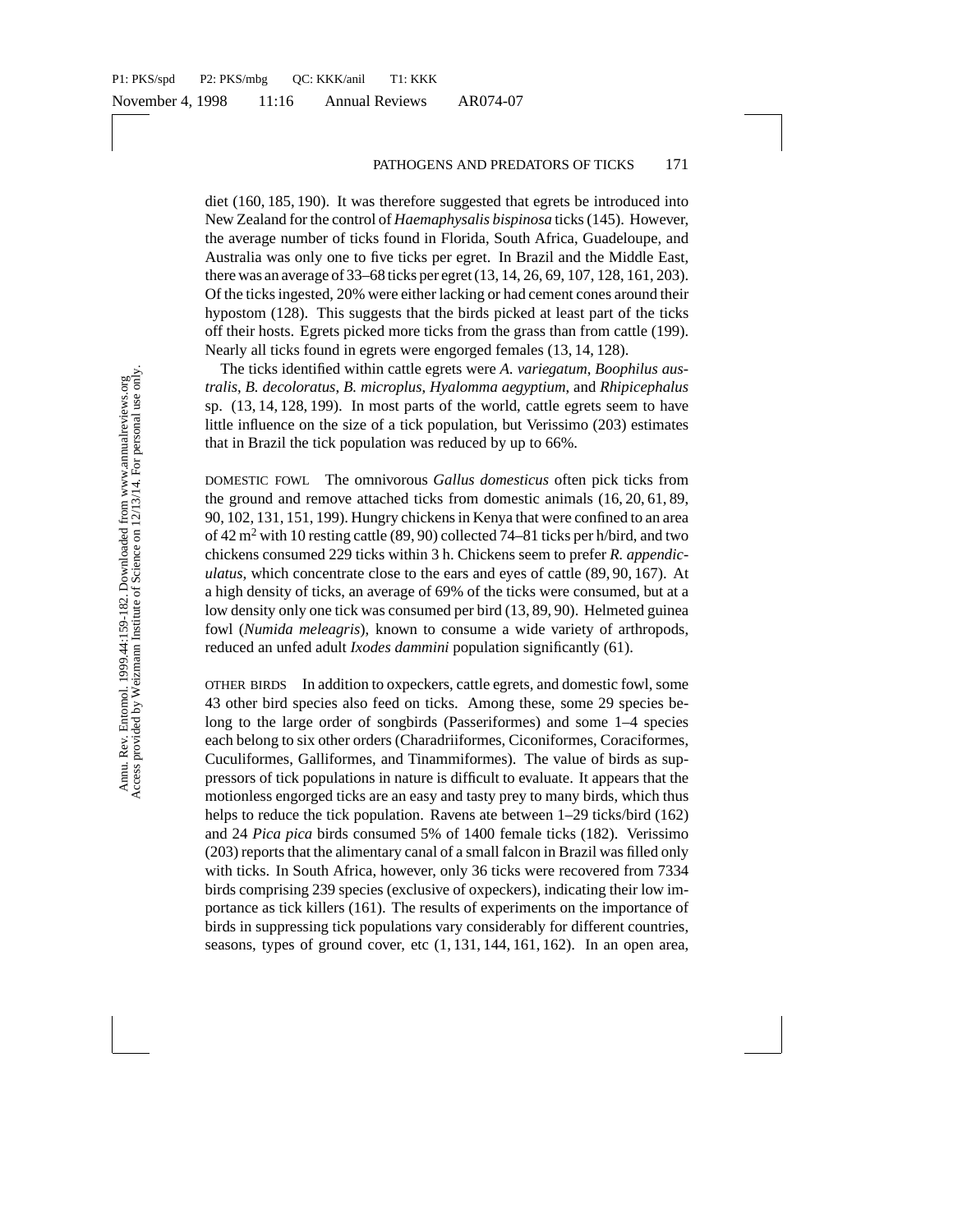43% or 91% of the ticks disappeared, but under a bird-proof screen only 6.4% or 27% disappeared (131, 144).

Tick hosts often stand still or even uncover hidden skin areas to the birds to support deticking, e.g. moose with ravens, black-tailed deer with cow's scrub jays, bushbucks with Indian mynahs, and marine iguana with Galapagos finches (5, 103, 156, 162, 182, 194). This cooperation indicates a long history of protocooperation.

Gray jays and ravens visited pens with tick-infested moose 30 times, whereas none visited noninfested moose pens. Gray jays and magpies picked up all of the ticks first from either a bread-tick or an animal hair-tick mixture (1, 182). Scrub jays were observed to spend 89% of their time searching deer for ectoparasites (103). Ravens will also pick ticks from drying animal skins (162). Ravens and gray jays often store live ticks (1, 182), thus helping to rescue ticks from acaricide-treated areas and to distribute them.

Only one tick species was usually found within a bird, but at times up to eight tick species have been reported within one bird (5, 162).

#### *Mammals*

SHREWS (INSECTIVORA) The shrews*Crocidura hirta(?)*,*Crocidura nigrofusca*, and *Sorex araneus* preyed on ticks and at times preferred them to alternative food (131, 144, 187). Shrews seem to locate hidden ticks by their smell. Milne (131) regards shrews as highly important in the control of preovipositing ticks.

RODENTS Mice and rats are often cited as preying on ticks, but the evidence is mostly circumstantial. Several species have been observed to attack engorged ticks (144, 210). Some rodents did not touch ticks in the laboratory (131, 187), and *Microtus arvalis*, *Mus musculus*, and *Herpestes auropunctatus* had barely any interest in ticks in the field (13, 163). In the laboratory, *Sigmodon hispidus* and *M. arvalis* (mice or rats) ate ticks avidly (46, 163, 199, 212; E Alekseev, M Samish, unpublished data). *Peromyscus leucopus* mice ate some 50% of unfed *I. scapularis* nymphs, which tried to feed on the mice but were consumed before they were able to attach (200).

Rodents consumed engorged ticks before they could hide but were less successful with the mobile unfed stages (12, 98).

Small mammals eliminated *A. americanum* engorged females far more efficiently in a post-oak thicket habitat than in open pastures (67). According to Sergent et al (185), *Hyalomma mauritanicum* spends its diapause in cracks of walls where they cannot be reached by mice. Hispid cotton rats consumed ticks only in fields with little greenery (46). In South Africa, the stomach contents of 1640 small- and medium-sized mammals from 23 families were checked for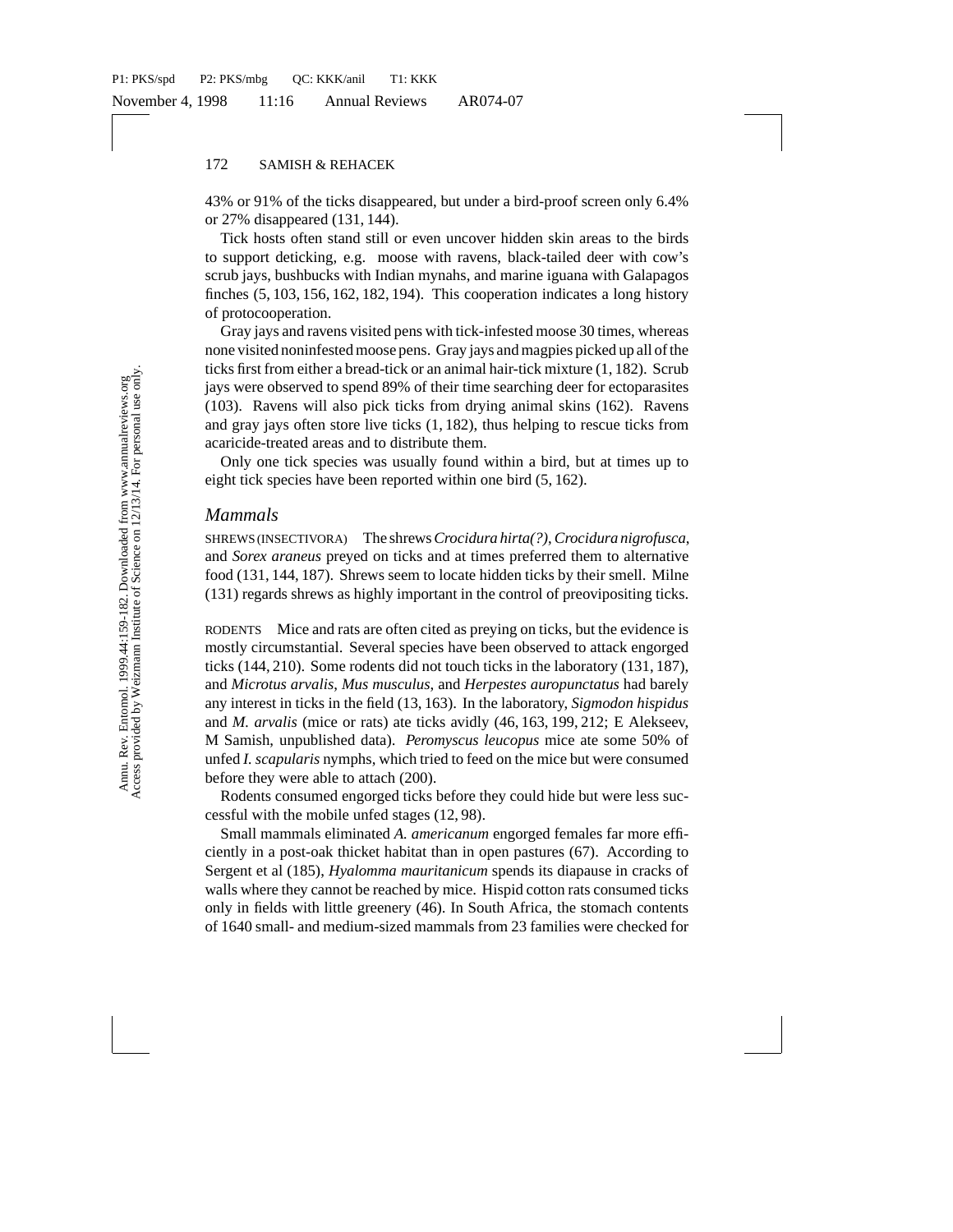ticks; a total of 6 ticks were found, only in caracals (3.5%). This demonstrates the minor importance of such mammals as tick predators in this region (112a).

#### *Other Vertebrates*

The amount of ticks ingested by grazing herbivores has not been studied but it may be high. The weaker animals in a population of mammals tend to have a greater tick burden, and they also represent a larger proportion of the prey of carnivores. This may cause a greater-than-expected reduction in total tick population (149).

Self-licking (grooming) is one of the most common parasite defense behaviors of vertebrates. Rodents, felines, ruminants, and primates are known to groom. Cats have far fewer ticks than dogs, probably because of their superior grooming habit. Rats spent one third of their waking time grooming, and antelopes groomed 600–2000 times within 12 h (87). Restraining cattle increased the *B. microplus* tick population four times, and restraining impala increased the number of ticks 20 times (15, 136). When the dental comb on Impala was closed with cement, their tick population increased eight times (87). A higher tick infestation increased grooming activity and spraying with acaricides reduced it (136, 181).

Tick-resistant mammals groom more often, and if they are restrained, their tick population tends to rise more than on restrained susceptible hosts (15, 173). Grooming activity increases in seasons and areas with a large number of questing ticks (88, 133, 181). The sex of a host and its breeding status also influenced grooming activity (134, 135).

Grooming of cattle seems to be most effective against *B. microplus* during the first 24 h post-larva infestation (15). Moose infested by *Dermacentor albipictus* groomed mainly during the engorgement of nymphs and adult ticks (181).

# *Potential Use of Predators*

Predators contribute greatly to a reduction in the tick population. Because none of them (except oxpeckers) are tick specific, their importation is generally not recommended. Local predators should, however, be conserved and augmented.

Insecticides also suppress arthropods that prey on ticks. Thus, using less insecticide that is more specific to the target, and minimizing the area of its distribution to tick-infested areas, would contribute to the preservation of these predators.

Spiders have defined habitats. A change in the habitat, such as mulching, may increase the spider population by as much as 60% (104, 172). Native ant species could be manipulated so as to assist in the control of ticks (49, 78).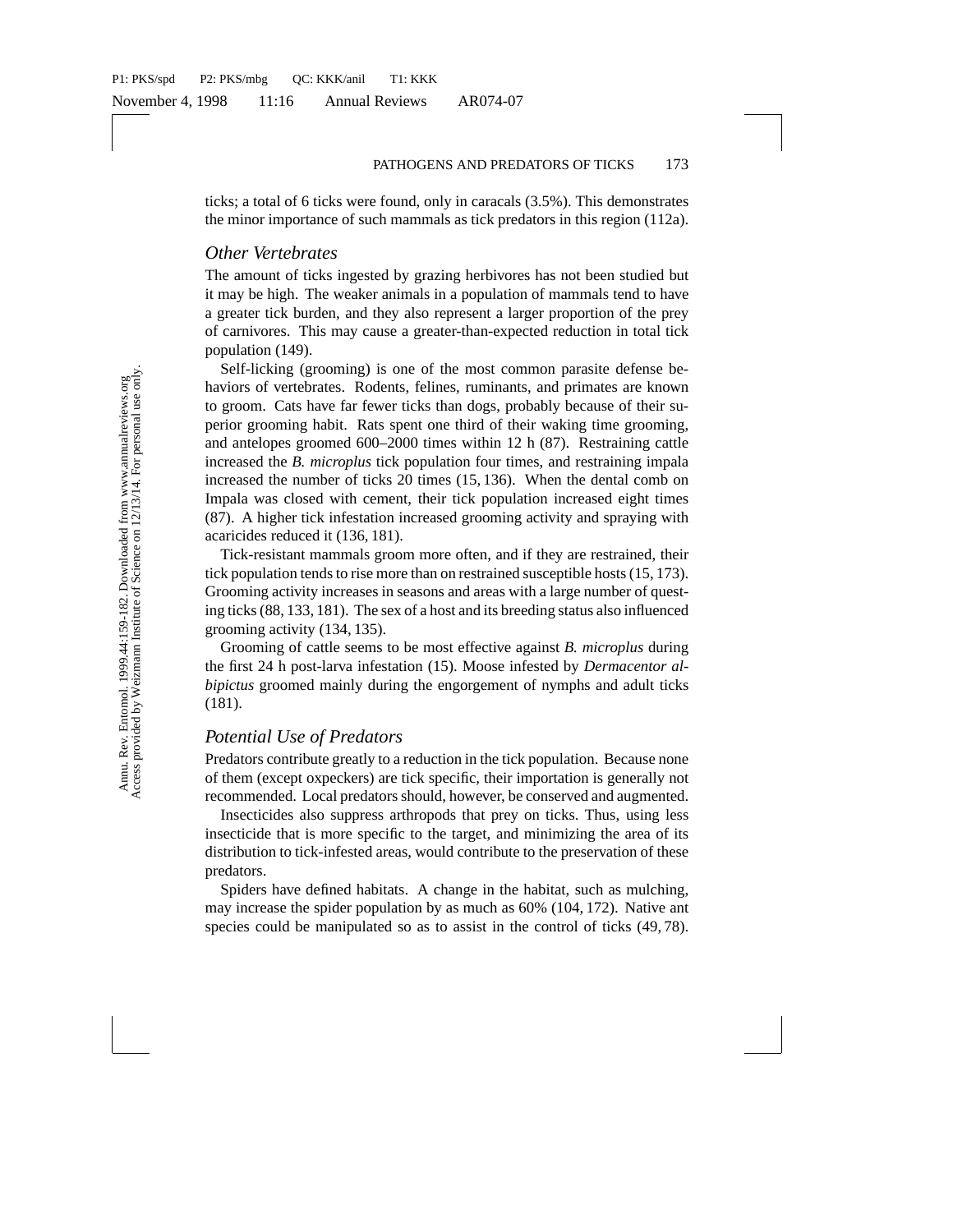Conservation of a bird population (for example by providing nesting sites, supplying drinking water, and avoiding the use of dangerous chemicals) may contribute to a reduction in tick populations.

Mixed husbandry farms heavily infested with ticks could be advised to keep birds together with their cattle, as is often done in Kenya, Sudan, and India (90, 130), even though their effect on the number of ticks seems to be limited.

During the last few decades, RBOs nearly disappeared in certain areas because of a decrease in game animals (and their ticks) and the introduction of bird-poisoning acaricides (33, 50, 79, 201). However, they are gradually returning to those areas that use safer acaricides (e.g. amitraz, pyrethroids) and where the population of game animals has increased and RBOs have either returned naturally or been reintroducted. Because oxpeckers may at times also be harmful (as discussed above), their introduction into a new area should be weighed carefully.

Additional information on the physiological and genetic basis for signaling the need to groom could help to foster this advantageous behavior.

## CONCLUDING REMARKS

It is estimated that to date only about 15% of existing natural enemies of insects have been discovered. Yet for some insect species, over 100 enemies are known (55). Even less information exists about tick enemies than about insect enemies.

The life cycle of ticks is primarily spent away from their hosts, where they may be killed by various pathogens or enemies. The enemies attacking ticks on their hosts (e.g. parasitic wasps, oxpeckers) are usually more specialized, and they are also more efficient when the tick concentration is high.

Many pathogens and predators of ticks are listed in this review. We hope it will encourage scientists and policy makers to turn this neglected, important field into an active branch of research and develop it as a component of integrated tick management. However, as yet only a few experimental data exist on the impact of tick enemies under field conditions. Such studies are essential for the development of an effective tick biocontrol program.

#### ACKNOWLEDGMENTS

We wish to thank the numerous colleagues who helped us to collect the many reprints, E Alekseev for his assistance with computer and editing work, and Drs. LE Ehler, R Kenneth, Y Kugler, TJ Kurtti, R Galun, I Glazer, and UG Munderloh for their critical comments.

> **Visit the** *Annual Reviews home page* **at http://www.AnnualReviews.org**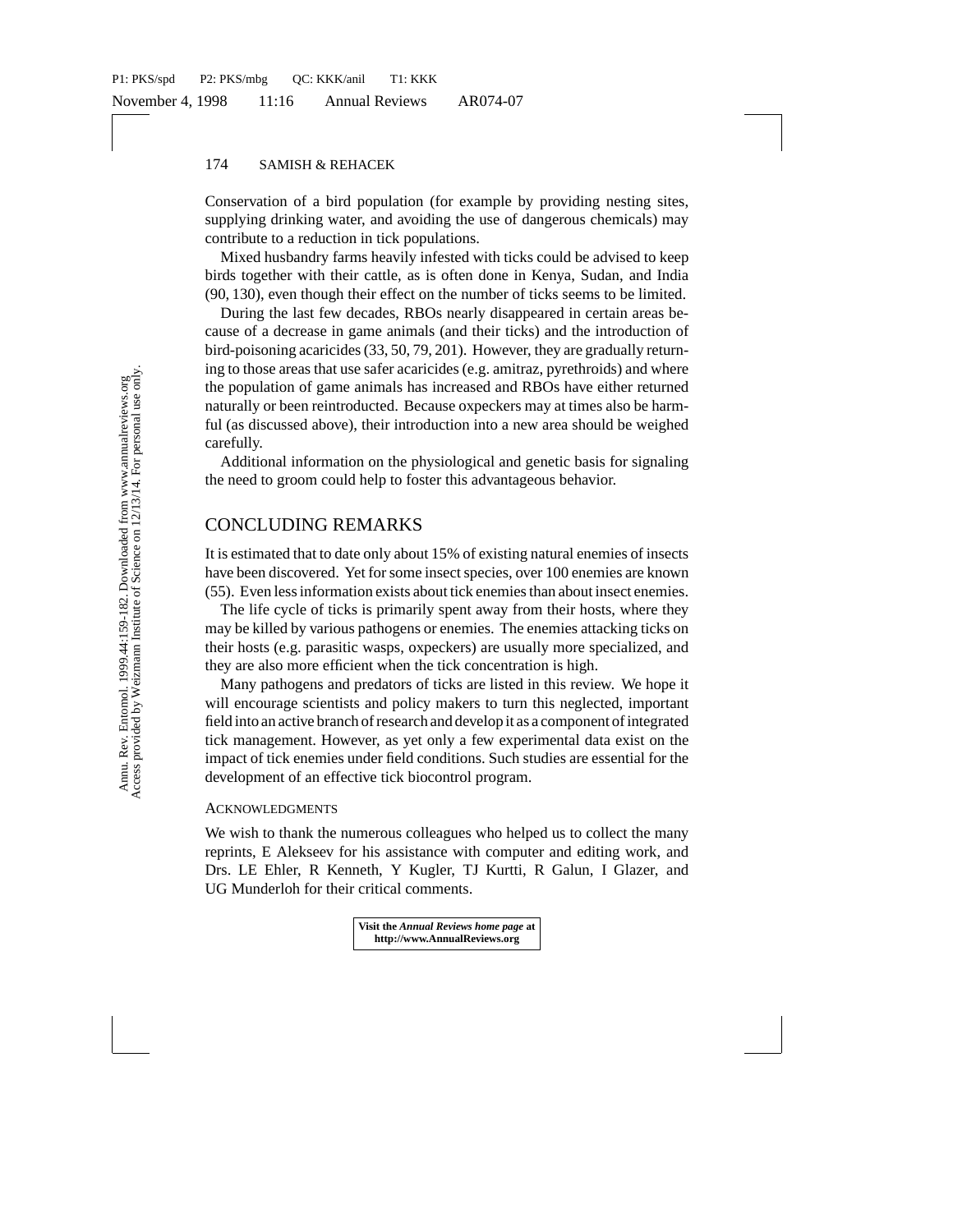#### *Literature Cited*

- 1. Addison EM, Strickland RD, Fraser DJH. 1989. Gray jays, *Perisoreus canadensis*, and common ravens, *Corvus corax*, as predators of winter ticks, *Dermacentor albipictus*. *Can. Field Nat.* 103: 406–8
- 2. Ahmed LS, Dosoky RM. 1986. Some bacterial isolates from *Boophilus annulatus* ticks under natural conditions in Assiut Governorate. *Assiut Vet. Med. J.* 15:199–202
- 3. Alekseev AN. 1991. *Group and Individual Behavior of Infected and Non-Infected Arthropods-Vectors of Diseases.* St. Petersburg: Zool. Inst. 16 pp.
- 4. Ali FS, Abdel Moneim AA, el Dahtory TA, Safwat MS, Abdallah AR. 1986. Microbiological control of ticks. *Zentralbl. Mikrobiol.* 141:67–70
- 5. Amadon D. 1967. Galapagos finches grooming marine iguanas. *Condor* 69: 311
- 6. Andre M, Saez H. 1964. Sur la presence d'une levure, *Candida tropicalis* (Cast.) Berkhout chez *Ixodes ricinus* L. *Extr. Ann. Med. Vet. Fasc.* 3:139–45
- 7. Attwell RIG. 1966. Oxpeckers, and their association with mammals in Zambia. *Puku* 4:17–48
- 8. Ault SK, Elliott KD. 1979. Spider predation (Araneae: Salticidae) on *Ornithodoros coriaceus* (Acarina: Argasidae), with a survey of the predators of the genus *Ornithodoros*. *J. Med. Entomol.* 15:570–71
- 9. Babenko LV. 1969. Parasitic insects, one of the reasons of ixodid ticks mortality. *Sib. Far East Conf. Zoonotic Dis., Ural, Sverdlovsk, USSR,* pp. 84–85
- 10. Balashov YS. 1971. Interrelationships between bloodsucking arthropods and rickettsiae. *Parazitologia* 5:347–56
- 11. Barci LAG. 1997. Biological control of the cattle tick *Boophilus microplus* (Acari, Ixodidae) in Brazil. *Arq. Inst. Biol.* 64:95–101
- 12. Barnett SF. 1961. The control of ticks on livestock.*FAO Agric. Stud. Rome* 54:115
- 13. Barre N, Mauleon H, Garris GI, Kermarrec A. 1991. Predators of the tick *Amblyomma variegatum* (Acari: Ixodidae) in Guadeloupe, French West Indies. *Exp. Appl. Acarol.* 12:163–70
- 14. Bates GL. 1937. Birds of Jiddia and central Arabia collected in 1934 and early 1935, chiefly by Mr. Philby, Part 3. *Ibis* 1:47–65
- 15. Bennett GF. 1969. *Boophilus microplus*

(Acarina: Ixodidae): experimental infestations on cattle restrained from grooming. *Exp. Parasitol.* 26:323–28

- 16. Bequaert J. 1930. Ticks collected by the American museum Congo expedition 1909–1915, with notes on the parasites and predacious enemies of these arthropods. *Am. Mus. Nov.* 426:1–12
- 17. Bezuidenhout JD, Stutterheim CJ. 1980. A critical evaluation of the role played by the red-billed oxpecker *Buphagus erythrorhynchus*in the biological control of ticks. *Onderstepoort. J. Vet. Res.* 47:51– 75
- 18. Bhat VKM. 1969. Parasitism of males of *Ornithodoros* (*Pavlovskyella*) *tholozani* var. *Crossi* (Laboulene & Megnin 1882) Argasidae: Ixodoidea, on fed nymphs and females of the same species. *J. Bombay Nat. Hist. Soc.* 66:401–3
- 19. Bishopp FC. 1913. The fowl tick (*Argas miniatus* Koch). *USDA Bur. Entomol.* 170:1–14
- 20. Bishopp FC. 1932. *The cattle tick: its biology and control*. PhD thesis. Ohio Univ., Columbus. 28 pp.
- 21. Bittencourt VREP, Massard CL, Lima AF. 1994. The action of *Metarhizium anisopliae*, at eggs and larvae of tick *Boophilus microplus*. *Rev. Univ. Rural Ser. Cienc. Vida.* 16:41–47
- 22. Bittencourt VREP, Massard CL, Lima AF. 1994. The action of *Metarhizium anisopliae* at free living stages of *Boophilus microplus*. *Rev. Univ. Rural Ser. Cienc. Vida.* 16:49–55
- 23. Bittencourt VREP, Massard CL, Lima AF. 1995. Infection dynamics of the tick *Boophilus microplus* by the fungus *Metarhizium anisopliae*. *Rev. Univ. Rural* 17:83–88
- 24. Bobrovskikh TK, Uzenbaev SD. 1987. Study of trophic relation between ground beetles and ixodid ticks by means of serological method. *Parazitologiya* 21:522–27
- 25. Breitwisch R. 1992. Tickling for ticks. *Nat. Hist.* 3:57–63
- 26. Browder JA. 1973. Long-distance movements of cattle egrets. *Bird Band.* 44: 158–70
- 27. Brown RS, Reichelderfer CF, Anderson WR. 1970. An endemic disease among laboratory population, of *Dermacentor andersoni* (*D. venustus*) (Acarina: Ixodidae). *J. Invertebr. Pathol.* 16:142–43
- 28. Brum JGW, Teixeira MO. 1992. Acaricidal activity of *Cedecea lapagei* on en-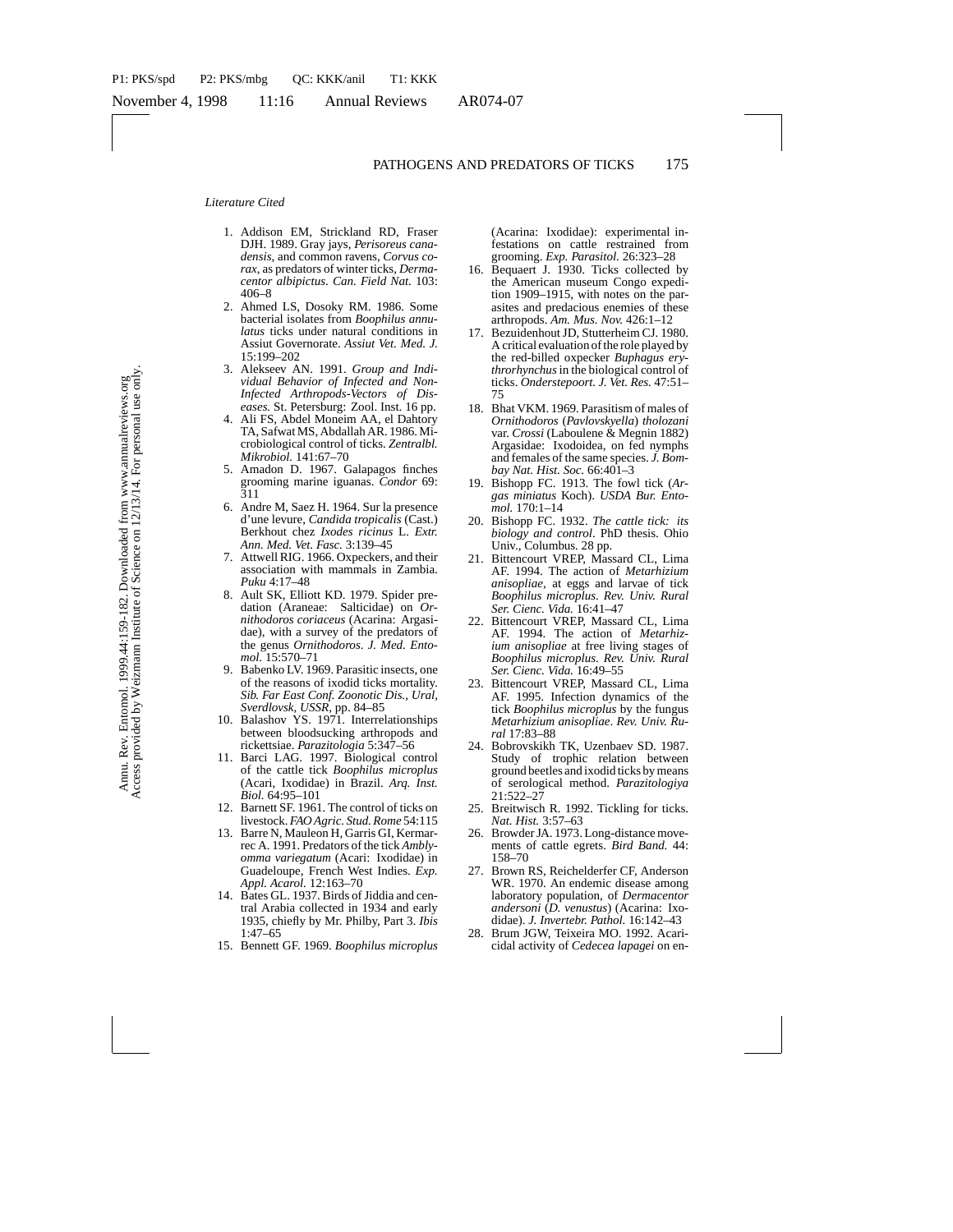gorged females of *Boophilus microplus* exposed to the environment. *Arq. Bras. Med. Vet. Zootec.* 44:543–44

- 29. Brumpt E. 1938. Formes evolutives d'*Haemogregarina mauritanica* chez la tique *Hyalomma syriacum*. *Ann. Parasitol.* 16:350–61
- 30. Burgdorfer W, Brinton L, Hughes L. 1973. Isolation and characterization of symbiontes from the Rocky Mountain wood tick, *Dermacentor andersoni*. *J. Invertebr. Pathol.* 22:424–34
- 31. Burgdorfer W, Ormsbee RA. 1968. Development of *Rickettsia prowazeki* in certain species of ixodid ticks. *Acta Virol.* 12:36–40
- 31a. Burges HD, Hussey NW, eds. 1971. *Microbial Control of Insects and Mites*. London: Academic. 861 pp.
- 32. Burns EC, Melancon DG. 1977. Effect of imported fire ant (Hymenoptera: Formicidae) invasion on lone star tick (Acarina: Ixodidae) populations. *J. Med. Entomol.* 14:247–49
- 33. Burton M, Burton B. 1969. Oxpecker. In *The International Wildlife Encyclopedia*, ed. M Burton, B Burton, pp. 1653– 55. London, UK: BPC Publ.
- 34. Buskirk WH. 1975. Substrate choice of oxpeckers. *Auk* 92:604–6
- 35. Butler JF, Camino ML, Perez TO. 1979. *Boophilus microplus* and the fire ant, *Solenopsis geminata*. In *Recent Advances in Acarology*, ed. JG Rodriguez, pp. 469–72. New York: Academic
- 36. Buttner K. 1987. Studies on the effects of forest ants on tick infestation of mammals, especially rabbits. *Waldhygiene* 17:3–14
- 37. Carroll JF. 1987. Larvae of soldier beetle, *Chauliognathus pennsylvanicus* (De Geer) (Coleoptera: Cantharidae): predators of engorged tick larvae and nymphs in the laboratory. *Proc. Entomol. Soc.* 89:837
- 38. Carroll JF. 1995. Laboratory evaluation of predatory capabilities of a common wolf spider (Araneae: Lycosidae) against two species of ticks (Acari: Ixodidae). *Proc. Entomol. Soc.* 97:746–49
- 39. Casasolas-Oliver A. 1991. Pathogenicity of *Rhizopus thailandensis* on engorged females of *Rhipicephalus sanguineus* (Acari: Ixodidae) ticks. Hostpathogen interaction. *Rev. Iberoam. Micol.* 8:75–78
- 40. Castineiras A, Jimeno G, Lopez M, Sosa LM. 1987. Effect of*Beauveria bassiana*, *Metarhizium anisopliae* (Fungi, Imperfecti) and *Pheidole megacephala* (Hymenoptera, Formicidae) on eggs of

*Boophilus microplus* (Acarina: Ixodidae). *Rev. Salud Anim.* 9:288–93

- 41. Cherepanova NP. 1964. Fungi which are found on ticks. *Bot. Z. Mosk.* 49:696–99
- 42. Chilton NB, Bull CM. 1996. Can predators maintain parapatry? Ant distribution across a tick parapatric boundary in South Australia. *Aust. J. Ecol.* 21:410– 17
- 43. Clifford CM, Hoogstraal H, Radovsky FJ, Stiller D, Keirans JE. 1980. *Ornithodoros (Alectorobius) amblus* (Acarina: Ixodoidea: Argasidae): identity, marine bird and human hosts, virus infections, and distribution in Peru. *J. Parasitol.* 66:312–23
- 44. Cole MM. 1965. Biological control of ticks by the use of hymenopterous parasites—a review. *World Health Organ. Publ. WHO/ebl /43* 65:1–12
- 45. Connole MD. 1969. Effect of fungal extracts on the cattle tick, *Boophilus microplus*. *Aust. Vet. J.* 45:207
- 46. Cooksey LM, Davey RB. 1987. Predation of cattle fever ticks by hispid cotton rats in South Texas. *J. Parasitol.* 73: 1272–73
- 47. Correia ACB, Fiorin AC, Monteiro AC, Verissimo CJ. 1998. Effects of *Metarhizium anisoplinae* on the tick *Boophilus microplus* (Acari: Ixodidae) in stabled cattle. *J. Invertebr. Pathol.* 71:189–91
- 48. Correia ACB, Monteiro AC, Fiorin C. 1994. The effect of *Metarhizium anisoptiae* concentrations on *Boophilus microplus* under laboratory conditions. *Sim. Control. Biol. Gramado RS Anais* 4:98
- 49. Coulson JR, Klaasen W, Cook AW, King EG, Chiang HC, et al. 1982. Notes on biological control of pests in China, 1979. In *Biological Control of Pests in China*,
- pp. 1–192. Washington: US Dep. Agric. 50. Couto JT. 1994. Operation oxpecker. *Farmers* Dec:10–11
- 51. CSIRO. 1955. Cattle. *CSIRO Rep.* 8:60– 67
- 52. Dalgliesh RJ, Stewart NP, Duncalfe F. 1981. Reduction in pathogenicity of *Babesia bovis* for its tick vector, *Boophilus microplus*, after rapid blood passage in splenectomized calves. *Z. parasitenkd.* 64:347–51
- 53. Davison E. 1963. Introduction of oxpeckers (*Buphagus africanus* and *B. erythrorhynus*) into McIlwaine National Park. *Ostrich* 34:172–73
- 54. Dawes-Gromadzki TZ, Bull CM. 1997. Laboratory studies of ant predation on parapatric reptile ticks. *Aust. J. Ecol.* 22:1–7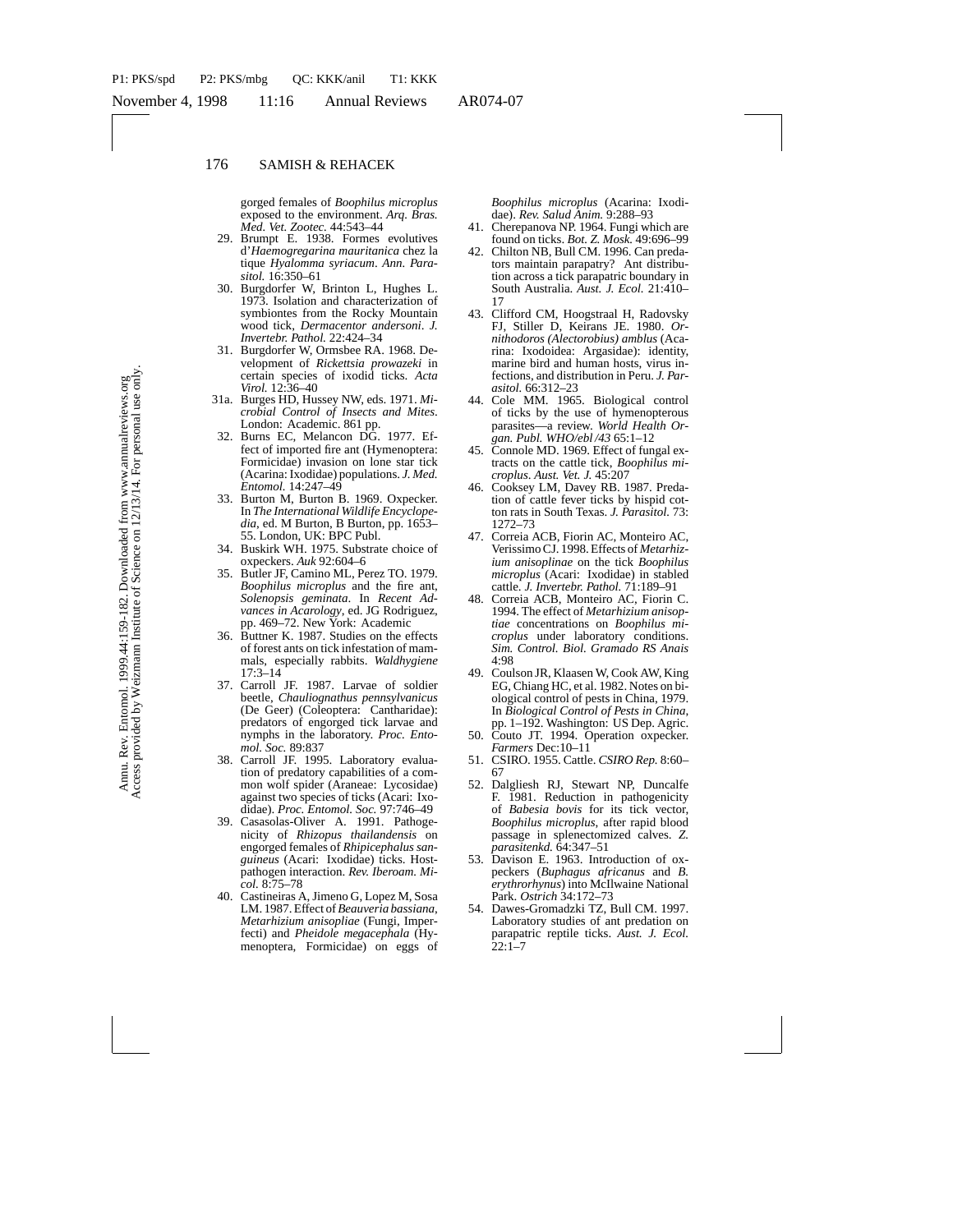- 55. De Bach P, Rosen D. 1991. *Biological Control by Natural Enemies*. New York: Cambridge Univ. Press. 440 pp.
- 56. De la Vega R, Diaz G, Palacios ME. 1984. *Pheidole megacephala* como predador de *Boophilus microplus*. Aspectos cualitativos y cuantitativos. *Rev. Salud Anim.* 6:569–75
- 57. De Vos AJ, Stewart NP, Dalgliesh RJ. 1989. Effect of different methods of maintenance on the pathogenicity and infectivity of *Babesia bigemina* for the vector *Boophilus microplus*. *Res. Vet. Sci.* 46:139–42
- 58. Diego JR, Villalba G, Abrey R, Castaneiras A. 1983. *Pheidole megacephala* (Hymenoptera: Formicidae) as a predator of *Amblyomma cajennense* (Acarina: Ixodidae) in *Cuba. Rev. Salud Anim.* 5:437–40
- 59. Duffy DC. 1983. The ecology of tick parasitism on densely nesting Peruvian seabirds. *Ecology* 64:110–19
- 60. Duffy DC. 1991. Ants, ticks and nesting seabirds: dynamic interactions? In *Bird-Parasite Interactions: Ecology, Evolution and Behavior*, ed. JE Loy, M Zuk, pp. 242–57. Oxford: Oxford Univ. Press
- 61. Duffy DC, Downer R, Brinkley C. 1992. The effectiveness of Helmeted Guineafowl in the control of the deer tick, the vector of Lyme disease. *Wilson Bull.* 104:342–45
- 62. El-Sadawy HAE. 1994. *The use of nematodes in the biological control of some pests and parasites of farm animals*. PhD thesis. Cairo Univ., Cairo, Egypt. 86 pp.
- 63. Entwistle PF, Robertson JS. 1968. Rickettsiae pathogenic to two saturniid moths. *J. Invertbr. Pathol.* 10:345–54
- 64. Estrada Pena A, Gonzales J, Casasolas A. 1990. The activity of *Aspergillus ochraceus* (Fungi) on replete females of *Rhipicephalus sanguineus* (Acari: Ixodidae) in natural and experimental conditions. *Folia Parasitol.* 37:331–36
- 65. Fiedler OGH. 1969. The occurrence of an acaricidal micro-organism in Southern African ticks. In *Proc. Symp. Biol. Control Ticks S. Afr.*, ed. G Whitehead, pp. 170–74. Grahamstown, South Africa: Rhodes Univ. Press
- 66. Filippova NA. 1966. Argasid ticks (Argasidae). In *Fauna USSR, Arachnida*, ed. EN Pavlovsky, AA Schtakelberg, pp. 1–255. Moscow: Akademia Nauk
- 67. Fleetwood SC, Teel PD, Thompson G. 1984. Impact of imported fire ants on lone star tick mortality in open and canopied pasture habitats of east central

Texas. *Southwest Entomol.* 9:158–62

- 68. Floyed TM, Hoogstraal H. 1956. Isolation of Salmonella from ticks in Egypt. *J. Egypt. Publ. Health Assoc.* 31:119–28
- 69. Fogarty MJ, Hetrick WM. 1973. Summer food of cattle egrets in North Central Florida. *Auk* 90:268–80
- 70. Francis E. 1938. Longevity of the tick *Ornithodoros turicata* and of *Spirochaeta recurrentis* within this tick. *Public Health Rep. US Public Health Serv.* 53:2220–41
- 71. Friedhoff KT. 1970. Microorganisms in engorged females of the tick *Rhipicephalus bursa*. *Int. Congr. Parasitol.* 56:111
- 72. Friedhoff KT, Smith RD. 1981. Transmission of Babesia by ticks. In *Babesiosis*, ed. M Ristic, JP Kreier, pp. 267–326. New York: Academic
- 73. Garcia MCC, Ferrari O, Rocha UF, Verissimo C, Homem E, et al. 1985. Tick ecology. XI. Relative preferences of the toad *Bufo paracnemis*for ticks, muscoid larvae and slugs as food. *Vet. Zootec.* 1:95–99
- 74. Garrett M, Sonenshine D. 1974. The ecology of the dominant tick species in the northwest portion of Dismal Swamp National Refuge. In *Proc. Dismal Swamp Symp.*, ed. PW Kirk, pp. 222–43. Charlottesville, VA: Old Dominion Univ.
- 75. Garris GI. 1983. *Megaselia scabaris* (Diptera: Phorida) infesting laboratory tick colonies. *J. Med. Entomol.* 20:688
- 76. Glazer I, Samish M. 1993. Suitability of *Boophilus annulatus* repleted female ticks as hosts of the nematode *Steinernema carpocapsae*. *J. Invertbr. Pathol.* 61:220–22
- 77. Gorshkova GJ. 1966. Reduction of fecundity of ixodid ticks females by fungal infection. *Vetsn. Leningr. Univ. Ser. Biol.* 21:13–16
- 78. Gosswald K. 1951. *Die Rote Waldameise im Dienste der Waldhygiene*. Munich, Germany: Kinau. 160 pp.
- 79. Grobler JH. 1976. The introduction of oxpeckers into the Rhodes Matopos National Park. *Honeyguide* 87:23–25
- 80. Grobler JH. 1979. The re-introduction of oxpeckers *Buphagus africanus* and *B. erythrorhynchus* to Rhodes Matopos National Park, Rhodesia. *Biol. Conserv.* 15:151–58
- 81. Grobler JH. 1980. Host selection and species preferences of the red-billed oxpecker, *Buphagus erythrorhynchus* in Kruger National Park. *Koedoe* 23:89–97
- 82. Grobler JH, Charsley GW. 1978. Host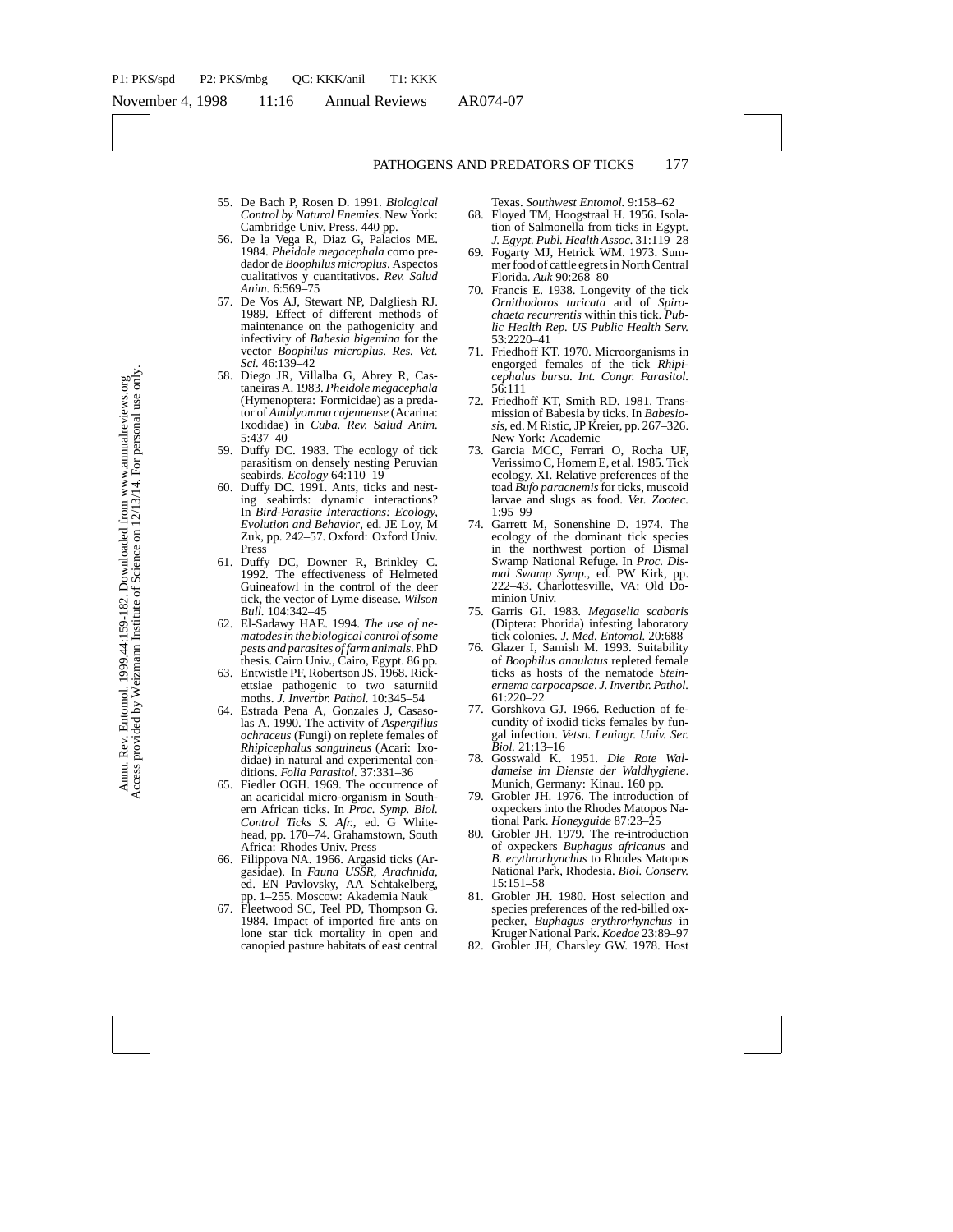preferences of the yellow-billed oxpecker, *Buphagus africanus*, in the Rhodes Matopos National Park, Rhodesia. *S. Afr. J. Wildl. Res.* 8:169–70

- 83. Guangfu T. 1984. Experiment of infection and killing of *Hyalomma detritum* with fungi. *J. Vet. Sci. China* 7:11–13
- 84. Guangfu T. 1984. The primary experiment on killing of *Hyalomma detritum* with liuyangmycin. *J. Vet. Sci. China* 5:2–4
- 85. Hall RA, Papierok B. 1982. Fungi as biological control agents of arthropods of agricultural and medical importance. *Parasitology* 84:205–40
- 86. Harris WG, Burns EC. 1972. Predation of the lone star tick by the imported fire ant. *Environ. Entomol.* 1:362–65
- 87. Hart BL. 1992. Behavioral adaptations to parasites: an ethological approach. *J. Parasitol.* 78:256–65
- 88. Hart LA, Hart BL, Wilson VJ. 1996. Grooming rates in klipspringer and steinbok reflect environmental exposure to ticks. *Afr. J. Ecol.* 34:79–82
- 89. Hassan SM, Dipeolu OO, Amoo AO, Odhiambo TR. 1991. Predation on livestock ticks by chickens. *Vet. Parasitol.* 38:199–204
- 90. Hassan SM, Dipeolu OO, Munyinyi DM. 1992. Influence of exposure period and management methods on the effectiveness of chickens as predators of ticks infesting cattle. *Vet. Parasitol.* 43:301–9
- 91. Hayes S, Burgdorfer W. 1979. Ultrastructure of *Rickettsia rhipicephali* a new member of the Spotted Fever Group rickettsiae in tissues of the host vector *Rhipicephalus sanguineus*. *J. Bacteriol.* 137:605–13
- 92. Helmy N, Khalil GM, Hoogstraal H. 1983. Hyperparasitism in *Ornithodoros erraticus*. *J. Parasitol.* 69:229–33
- 93. Henderson G, Manweiler SA, Lawrence WJ, Templeman RJ, Foil LD. 1995. The effects of *Steinernema carpocapsae* (Weiser) application to different life stages on adult emergence of the cat flea *Ctenocephalides felis*(Bouche). *Vet. Dermatol.* 6:159–63
- 94. Hendry DA, Rechav Y. 1981. Acaricidal bacteria infecting laboratory colonies of the tick *Boophilus decoloratus*(Acarina: Ixodidae). *J. Invertebr. Pathol.* 38:149– 51
- 95. Hindle E, Duncan JT. 1925. The viability of bacteria in *Argas persicus*. *Parasitology* 17:434–46
- 96. Holm E, Wallace MMH. 1989. Distribution of some Anystid mites (Acari: Anystidae) in Australia and Indonesia

and their role as possible predators of the cattle tick, *Boophilus microplus* (Acari: Ixodidae). *Exp. Appl. Acarol.* 6:77–83

- 97. Honzakova E, Olejnicek J, Cerny V, Daniel M, Dusbabek F. 1975. Relationship between number of eggs deposited and body weight of engorged *Ixodes ricinus* female. *Folia Parasitol, Prague.* 22:37–43
- 98. Hoogstraal H. 1956. *African Ixodoidea. Ticks of the Sudan (with special reference to Equatoria province and with preliminary reviews of the genera Boophilus, Margaropus, and Hyalomma). Res. Rep. NM 005050.29.07., Cairo.* 1101 pp.
- 99. Hoogstraal H. 1977. Pathogens of Acarina (ticks). In *Pathogens of Medically Important Arthropods*, ed. DW Roberts, MA Strand, pp. 337–42. Geneva, Switzerland: World Health Org.
- 100. Hopla CE. 1953. Experimental studies on tick transmission of Tularemia organisms. *Am. J. Hyg.* 58:101–18
- 101. Hsiao C, Hsiao TH. 1985. Rickettsia as the cause of cytoplasmic incompatibility in the alfalfa weevil, *Hypera postica. J. Invertbr. Pathol.* 45:244–46
- 102. Hunter WD, Bishop FC. 1911. The rocky mountain spotted fever tick. *USDA Entomol. Bull.* 105:45
- 103. Isenhart FR, DeSante DF. 1985. Observations of scrub jays cleaning ectoparasites from black-tailed deer. *Condor* 87:145–47
- 104. Jackson RR, Pollard SD. 1996. Predatory behavior of jumping spiders. *Annu. Rev. Entomol.* 41:287–308
- 105. Jemal A, Hugh-Jones M. 1993. A review of the red imported fire ant (*Solenopsis invicta* Buren) and its impacts on plant, animal, and human health. *Prev. Vet. Med.* 17:19–32
- 106. Jenkins DW. 1964. Pathogens, parasites and predators of medically important arthropods. *Bull. World Health Org.* 30(Suppl.):1–150
- 107. Jenni D. 1973. Regional variation in the food of nestling cattle egrets. *Auk* 90:821–26
- 108. Kaaya GP. 1992. Non-chemical agents and factors capable of regulating tick populations in nature: a mini review. *Insect Sci. Appl.* 13:587–94
- 109. Kaaya GP, Mwangi EN, Ouna EA. 1996. Prospects for biological control of livestock ticks, *Rhipicephalus appendiculatus and Amblyomma variegatum*, using the entomogenous fungi *Beauveria bassiana* and *Metarhizium anisopliae*. *J. Invertebr. Pathol.* 67:15–20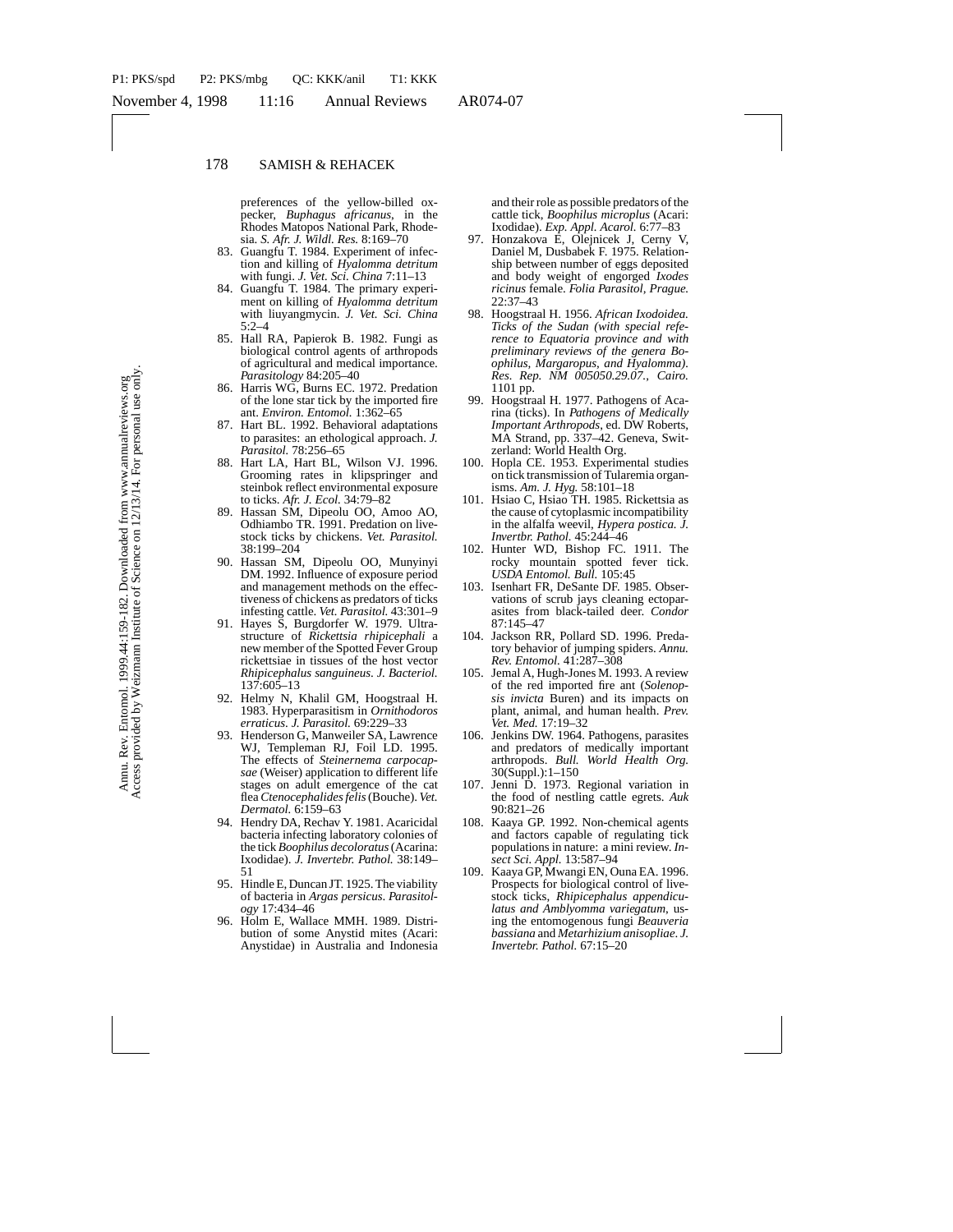- 110. Kaiser-Benz M. 1974. Breeding the redbilled oxpecker at Zurich zoo. *Int. Zoo. Yearbk.* 15:120–23
- 111. Kalsbeek V, Frandsen F, Steenberg T. 1995. Entomopathogenic fungi associated with *Ixodes ricinus*ticks. *Exp. Appl. Acarol.* 19:45–51
- 112. Kocan KM, Pidherney MS, Blouin EF Claypool PL, Samish M, et al. 1998. Interaction of entomopathogenic nematodes (Steinernematidae) with selected species of ixodid ticks (Acari: Ixodidae). *J. Med. Entomol.* 35:514–20
- 112a. Kok OB, Petney TN. 1993. Small and medium size mammals as predators of ticks (Ixodidea) in South Africa. *Exp. Appl. Acarol.* 17:733–40
- 113. Krinsky WL. 1977. *Nosema parkeri* sp. n., a microsporidian from the argasid tick *Ornithodoros parkeri* Cooly. *J. Protozool.* 24:52–56
- 114. Krivolutsky DA. 1963. Eradication of larvae and nymphs of the tick *Ixodes persulcatus* by predators. *Proc. Conf. Ticks Encephalitis Hemoragic Fever Viruses, Omsk, Dec. 1963,* pp. 187–88
- 115. Krynski S, Machel M. 1972. Infection a *Yersinia pseudotuberculosis* chez les tiques *Ornithodorus moubata* Murray. I. Infection dans le coelome des tiques adultes. *Extr. Arch. Inst. Pasteur Tunis* 49:43–48
- 116. Laird M. 1971. Microbial control of Arthropods of medical importance. See Ref. 31a, pp. 387–406
- 117. Lavalle JA. 1923. De la destruction de las garrapatas en las islas guaneras por sus enemigos naturales. *14 Mem. Comp. Admin. Guano 1923,* pp. 165– 70
- 118. Lefcort H, Durden LA. 1996. The effect of infection with Lyme disease spirochetes (*Borrelia burgdorferi*) on the phototaxis, activity, and questing height of the tick vector *Ixodes scapularis*. *Parasitology* 113:97–103
- 119. Lipa JJ. 1971. Microbial control of mites and ticks. See Ref. 31a, 357–73
- 120. Lipa JJ, Eilenberg J, Bresciani J, Frandsen F. 1994. A mermithid parasite in *Ixodes ricinus* L. (Acarina: Ixodidae). *VI Int. Coll. Invertebr. Pathol. Microb. Cont., Montpellier, France* 2:284–85 (Abstr.)
- 121. Lipa JJ, Eilenberg J, Bresciani J, Frandsen F. 1997. Some observations on a newly recorded mermitid parasite of *Ixodes ricinus* L. (Acarina: Ixodidae). *Acta Parasitol.* 42:109–14
- 122. Martin WRJ. 1997. Using entomopathogenic nematodes to control insects dur-

ing stand establishment. *Hortic. Sci.* 32:196–200

- 123. Masson CA, Norval RAI. 1980. The ticks of Zimbabwe. I. The genus *Boophilus*. *Zimb. Vet. J.* 11:36–43
- 124. Matikashvili NV. 1955. Redudiviidae as the natural enemies of ticks. *Trud. Gruzinsk. Nauch. Issled. Vet. Inst. Tbilisi* 11:229–30
- 125. Mauleon H, Barre N, Panoma S. 1993. Pathogenicity of 17 isolates of entomophagous nematodes (Steinernematidae and Heterorhabditidae) for the ticks *Amblyomma variegatum* (Fabricius), *Boophilus microplus* (Canestrini) and *Boophilus annulatus* (Say). *Exp. Appl. Acarol.* 17:831–38
- 126. McAllister CT. 1987. Ingestion of spinose ear ticks, *Otobius megnini* (Acari: Argasidae) by a Texas spotted whiptail, *Cnemidophorus gularis gularis* (Sauria: Teiidae). *Southw. Nat.* 32:511–12
- 127. McAllister CT, Keirans JE. 1987. Additional records of tick (Acari: Ixodidae, Argasidae) ingestion by whiptail lizards, genus *Cnemidophorus*. *Tex. J. Sci.* 39:287–88
- 128. McKilligan NG. 1984. The food and feeding ecology of the cattle egret, *Ardeola ibis*, when nesting in South-East Queensland. *Aust. Wildl. Res.* 11:133– 44
- 129. Megaw MWJ. 1978. Virus-like particles pathogenic to salivary glands of the tick *Boophilus microplus*. *Nature* 271:483– 84
- 130. Meheimied MA. 1956. A Note on Tickborne Diseases in the Sudan. *Rep. Joint FAO/OIE Meet. Control Tick-Borne Dis. Livestock, No. /56/10/8067.* Rome: FAO. 124 pp.
- 131. Milne A. 1950. The ecology of the sheep tick, *Ixodes ricinus*. Microhabitat economy of the adult tick. *Parasitology* 40:14–34
- 132. Moorhouse DE, Heath ACG. 1975. Parasitism of female ticks by males of the genus *Ixodes*. *J. Med. Entomol.* 12:571– 72
- 133. Mooring MS. 1995. The effect of tick challenge on grooming rate by impala. *Anim. Behav.* 50:377–92
- 134. Mooring MS, Hart BL. 1995. Differential grooming rate and tick load of territorial male and female impala, *Aepyceros melampus*. *Behav. Ecol.* 6:94–101
- 135. Mooring MS, McKenzie AA, Hart BL. 1996. Grooming in impala: role of oral grooming in removal of ticks and effects of ticks in increasing grooming rate. *Physiol. Behav.* 59:965–71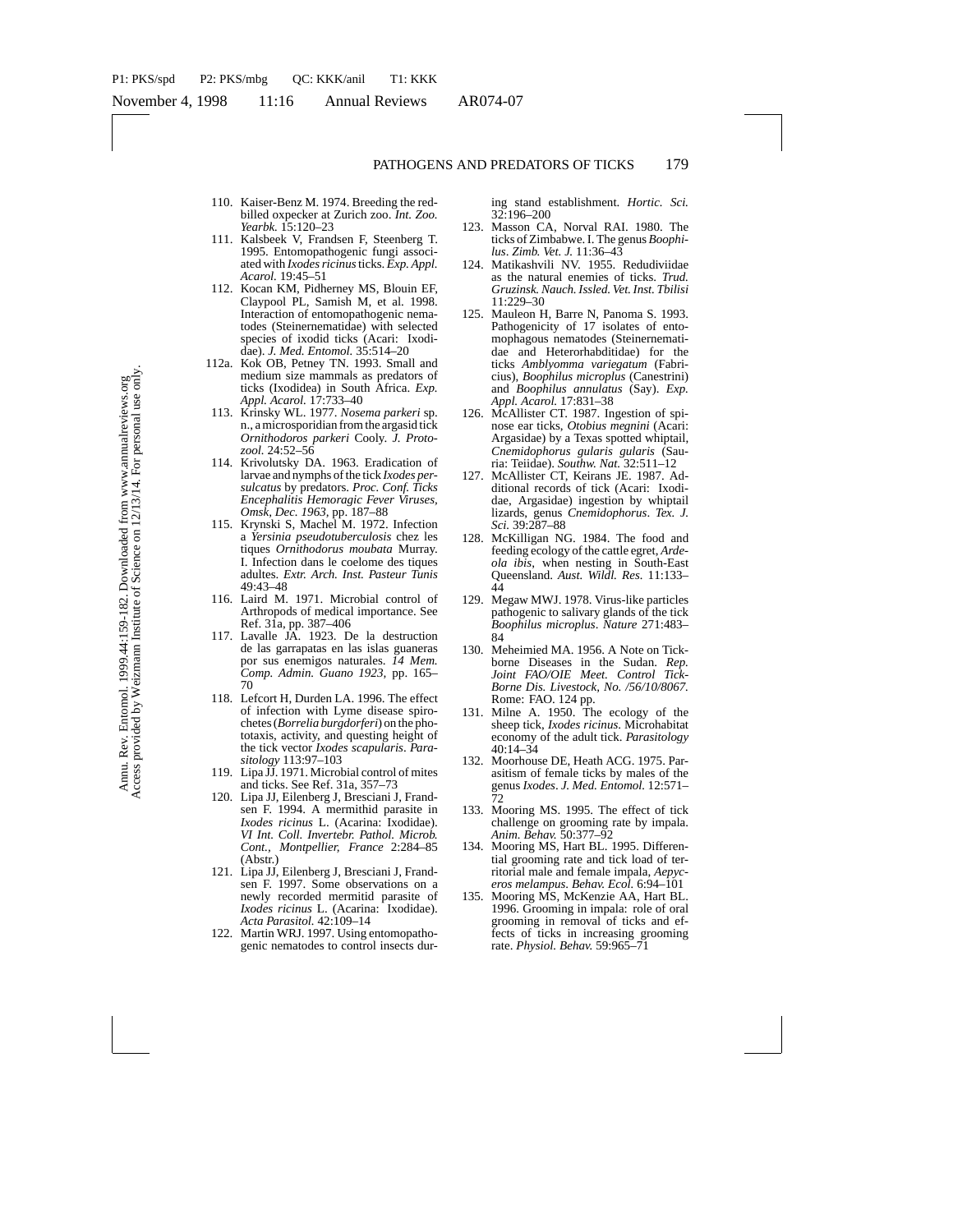- 136. Mooring MS, McKenzie AA, Hart BL. 1996. Role of sex and breeding status in grooming and total tick load of impala. *Behav. Ecol. Sociobiol.* 39:259–66
- 137. Moreau RE. 1933. The food of the red-billed oxpecker, *Buphagus erythrorhynchus* (Stanley). *Bull. Entomol. Res.* 24:325–35
- 138. Morel PC. 1974. The methods of controlling ticks as a function of their biology. *Can. Med. Vet.* 43:3–23
- 139. Munderloh UG, Kurtti TJ. 1995. Cellular and mollecular interrelationships between ticks and prokariotic tick-borne pathogens. *Annu. Rev. Entomol.* 40:221–  $43$
- 140. Mundy PJ, Cook AW. 1975. Observations of the Yellow-billed oxpecker *Buphagus africanus*in northern Nigeria. *Ibis* 117:504–6
- 141. Murphy RC. 1925. *Bird Islands of Peru*. *The Record of a Sojourn on the West Coast.* New York: Putnam. 362 pp.
- 142. Mwangi EN, Dipeolu OO, Newson RM, Kaaya GP, Hassan SM. 1991. Predators, parasitoids and pathogens of ticks: a review. *Biocontrol Sci. Tech.* 1:147– 56
- 143. Mwangi EN, Kaaya GP, Essuman S. 1995. Experimental infections of the tick *Rhipicephalus appendiculatus* with entomopathogenic fungi, *Beauveria bassiana* and *Metarhizium anisopliae*, and natural infections of some ticks with bacteria and fungi. *J. Afr. Zool.* 109:151–60
- 144. Mwangi EN, Newson RM, Kaaya GP. 1991. Predation of free-living engorged female *Rhipicephalus appendiculatus*. *Exp. Appl. Acarol.* 12:153–62
- 145. Myers JG, Atkinson F. 1924. The relation of birds to Agriculture in New Zealand. VII. The heron and ducks. *NZ J. Agric.* 28:35–42
- 146. Noda H, Munderloh UG, Kurtti TJ. 1997. Endosymbionts of ticks and their relationship to *Wolbachia* spp. and tickborne pathogens of humans and animals. *Appl. Environ. Microbiol.* 63:3926–32
- 147. Norval RAI. 1974. Copulation and feeding in males of*Ixodes pilosus* Koch 1844 (Acarina: Ixodidae). *J. Entomol. Soc. S. Afr.* 37:129–33
- 148. Norval RAI. 1976. Lizards as opportunist tick predators. *Rhod. Vet. J.* 7:63
- 149. Norval RAI, Lightfoot CJ. 1982. Tick problems in wildlife in Zimbabwe. Factors influencing the occurrence and abundance of *Rhipicephalus appendiculatus*. *Zimbab. Vet. J.* 13:11–20
- 150. Norval RAI, McCosker P. 1983. Tick

predation by a rainbow skink. *Zimbab. Vet. J.* 13:53

- 151. Norval RAI, Perry B, Young A. 1992. Predators, parasites and pathogens. In *The Epidemiology of Theileriosis in Africa*, ed. RAI Norval, BD Perry, AS Young, pp. 317–19. London: Academic
- 152. Ntiamoa-Baidu Y. 1986. Parasitism of female *Ixodes (Afrixodes) moreli*(Acari: Ixodidae) by males. *J. Med. Entomol.* 23:484–88
- 153. Olenev NO. 1941. Contribution to the study of the enemies of pasture ticks. *Priroda* 3:91
- 154. Oliver JHJ, McKeever S, Pound JM. 1986. Parasitism of larval Ixodid ticks by chigger mites and fed female *Ornithodoros*ticks by *Ornithodoros* males. *J. Parasitol.* 72:811–12
- 155. Ouhelli H, Pandey VS, Aboughal A. 1987. Effect of infection by Babesia spp. on the development and survival of freeliving stages of *Boophilus annulatus*. *Vet. Parasitol.* 23:147–54
- 156. Page N, Oatley TB. 1979. Indian mynas feeding on ticks. *Lammergeyer* 27:50
- 157. Parish HE. 1949. Recent studies on life history and habits of the ear tick. *J. Econ. Entomol.* 42:416–19
- 158. Pelipeicenko MV. 1957. Ground beetles as exterminator of ixodid ticks. *Priroda* 46:117
- 159. Perry N. 1983. *Symbiosis, Nature in Partnership*. London: Blandford. 128 pp.
- 160. Peterson RT. 1954. A new bird immigrant arrives. *Nat. Geo. Mag.* 106:281–  $\overline{9}2$
- 161. Petney TN, Kok OB. 1993. Birds as predators of ticks (Ixodoidea) in South Africa. *Exp. App. Acarol.* 17:393–403
- 162. Petrischeva PA, Zhmayeva ZM. 1949. Natural enemies of field ticks. *Zool. Z.* 28:479–81
- 163. Petrov VG, Kucheruk VV. 1951. Case of mice (*Microtus arvalis*) as predators of *Dermacentor pictus* under laboratory and field conditions. *Zool. Z.* 30:478–80
- 164. Petrova AD. 1959. Concerning the interrelationships of Ixodids and grain mites (Of the Tyroglyphidae family). *Nauch. Dokl. Vyss. Shkol. Biol. Nauk Mosc.* 1:17–19
- 165. Philip CB, Jellison WL. 1934. The American dog tick, *Dermacentor variabilis*, as a host of *Bacterium tularense*. *Public Health Rep. US* 49:386–92
- 166. Piontkovskaya SP, Korshunova OS. 1953. Experimental infection of *Dermacentor marginatus* Sulz. and *Dermacentor pictus* Herm. with *Rickettsia*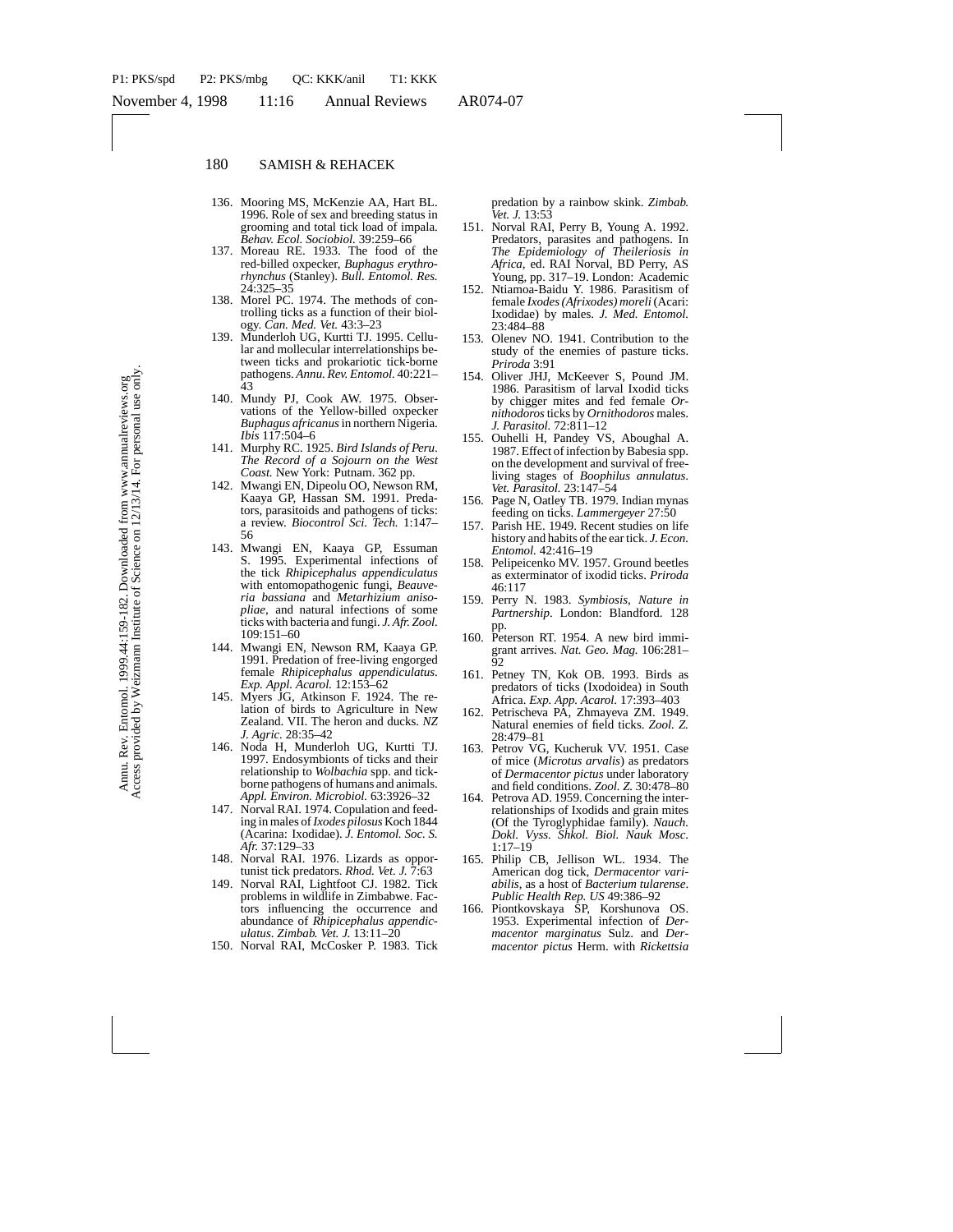*prowazeki*. In *Voprosy Kraevoi Eksperimentalnoi Parasitologyi Medizinskoi Zoologyi*, ed. EN Pavlovsky, pp. 29–33. Moscow: Akad. Med. Nauk

- 167. Punyua DK, Hassan SM. 1992. The role of host management in tick population changes on Rusinga Island, Kenya. *Exp. Appl. Acarol.* 14:61–65
- 168. Raoult D, Roux V. 1997. Rickettsioses as paradigms of new or emerging infectious diseases. *Clin. Microbiol. Rev.* 10:694– 719
- 169. Rehacek J, Kovacova E, Kocianova E. 1996. Isolation of *Nosema slovaca* (Microsporidiai) from *Dermacentor reticulatus*ticks (Acari: Ixodidae) collected in Hungary. *Exp. Appl. Acarol.* 20:57–60
- 170. Rehacek J, Sutakova G. 1989. Viruslike particles in *Dermacentor reticulatus* ticks. *Acta Virol.* 33:577–81
- 171. Rehacek J, Weiser J. 1978. Natural infection of the tick *Dermacentor reticulatus* (Fabr.) with the Microsporidian *Nosema slovaca* Weiser et Rehacek in Slovakia. *Folia Parasitol. Prague* 25:165–71
- 172. Riechert SE, Bishop L. 1990. Prey control by an assemblage of generalist predators: spiders in garden test systems. *Ecology* 71:1441–50
- 173. Riek RF. 1956. Factors influencing the susceptibility of cattle to tick infestation. *Aust. Vet. J.* 32:204–9
- 174. Rubzov IA. 1967. Ticks. In *Natural Enemies and Biological Methodes to Combat Insects of Medical Importance*, ed. IA Rubzov, pp. 105–12. Moscow: Medizina
- 175. Rutz DA, Patterson RS. 1990. *Biocontrol of Arthropods Affecting Livestock and Poultry*. Boulder, CO: Westview. 316 pp.
- 176. Samish M, Alekseev EA, Glazer I. 1998. The effect of soil composition on antitick activity of entomopathogenic nematodes. *Ann. NY Acad. Sci.* 849:398– 99
- 177. Samish M, Glazer I. 1990. Interaction between entomoparasitic nematodes and ticks. In *Bull. Soc. Francaise Parasitol.*, ed. JM Doby, p. 1226. Paris: Int. Congr. Parasitol.
- 178. Samish M, Glazer I. 1992. Infectivity of entomopathogenic nematodes (Steinernematidae and Heterorhabditidae) to female ticks of *Boophilus annulatus* (Arachnida: Ixodidae). *J. Med. Entomol.* 29:614–18
- 179. Samish M, Glazer I, Alekseev EA. 1996. The susceptibility of the development stages of ticks (Ixodidae) to entomopathogenic nematodes. Anonymous

pp. 121–23. Columbus, Ohio: Ohio Biological Survey

- 180. Samsinakova A, Kalalova S, Daniel M, Dusbabek F, Honzakova E, et al. 1974. Entomogenous fungi associated with the tick *Ixodes ricinus*. *Folia Prarasitol. Prague* 21:39–48
- 181. Samuel WM. 1991. Grooming by moose (Alces alces) infested with the winter tick, *Dermacentor albipictus* (Acari): a mechanism for premature loss of winter hair. *Can. J. Zool.* 69:1255–60
- 182. Samuel WM, Welch DA. 1991. Winter ticks on moose and other ungulates: factors influencing their population size. *Alces* 27:169–82
- 183. Sautet J. 1936. Invasion domiciliare de *Rhipicephalus sanguineus* et de *Teutana triangulosa*. Role ixodiphage des araignees. *Ann. Parasitol. Hum. Comp.* 14:126–29
- 184. Schein E, Friedhoff KT. 1978. Light microscopic studies on the development of *Theileria annulata* (Dschunkowsky and Luhs,1904) in *Hyalomma anatolicum excavatum* (Koch,1844). II. The development in hemolymph and salivary glands. *Z. Parasitenkd.* 56:287–303
- 185. Sergent E, Donatien A, Parrot L, Lestoguard F. 1945. Etudes sur les piroplasmoses bovines. *Inst. Pasteur Alger.*, p. 816
- 186. Short NJ, Floyd RB, Norval RAI, Sutherst RW. 1989. Developments rates, fecundity and survival of developmental stages of the ticks *Rhipicephalus appendiculatus*, *Boophilus decoloratus* and *B. microplus* under field conditions in Zimbabwe. *Exp. Appl. Acarol.* 6:123– 41
- 187. Short NJ, Norval RAI. 1982. Tick predation by shrews in Zimbabwe. *J. Parasitol.* 68:1052
- 188. Sidorov VE. 1979. Some features of *Coxiella burnetii* interaction with argasid ticks (experimental morphological study). In *Razvitie Parazitologicheskoi Nauki v Turkmenistane*, ed. IM Grochovskaia, MA Melejaeva, pp. 112– 28. Ashchabad: Yilim
- 189. Sidorov VE, Scherbakov SV. 1973. Mass epizootics among*Alveonasus lahorensis* Neumann ticks. *Med. Parazitol. Parazit. Bolezn.* 42:47–51
- 190. Skead CJ. 1956. The cattle egret in South Africa. *Audubon Mag.* 58:206–24
- 191. Sonenshine DE. 1993. *Biology of Ticks*. Oxford: Oxford Univ. Press. 465 pp.
- 192. Spielman A. 1988. Prospects for suppressing transmission of Lyme disease. *Ann. NY Acad. Sci.* 539:212–20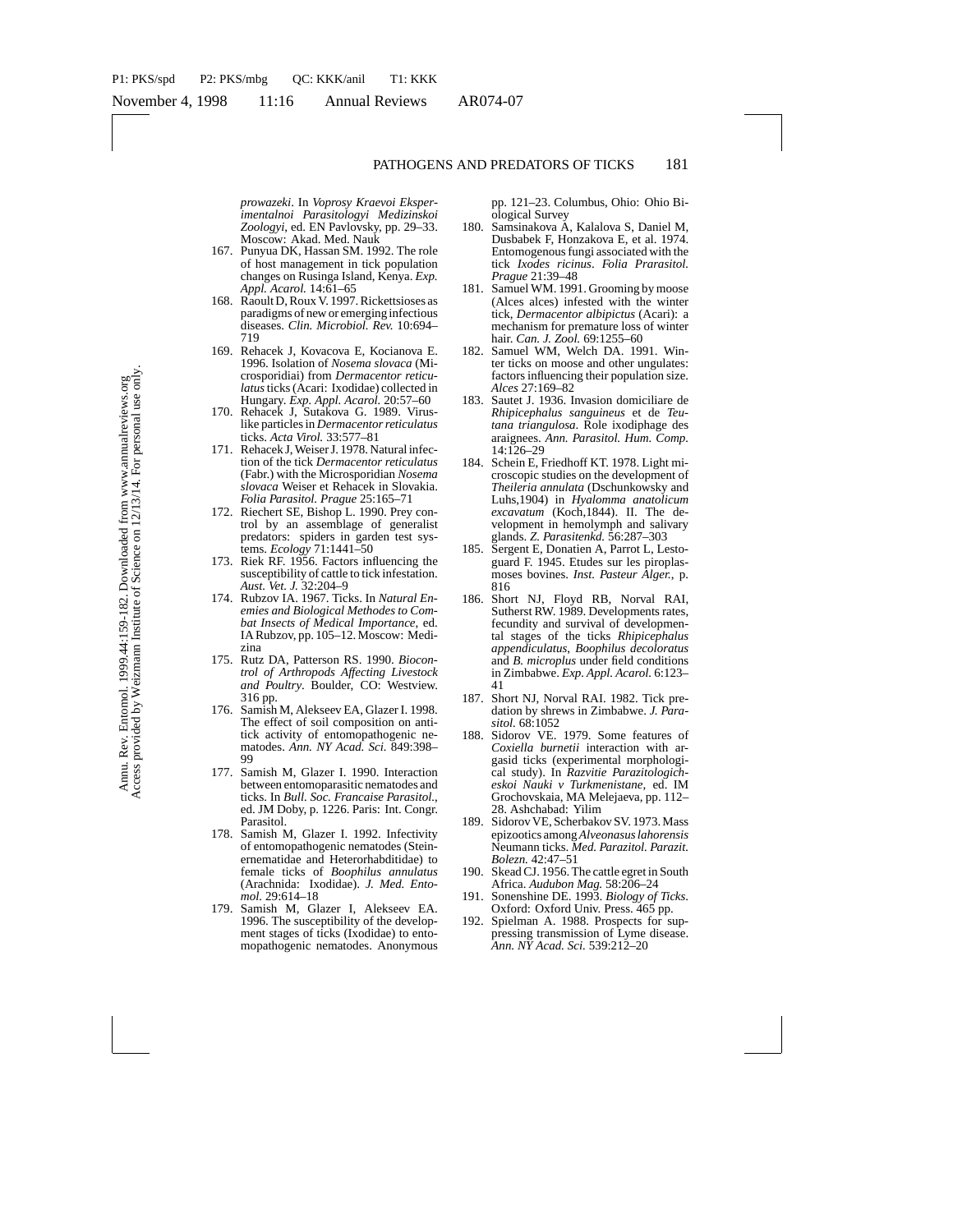- 193. Steinhaus EA. 1942. The microbial flora of the Rocky Mountain Wood Tick, *Dermacentor andersoni* Stiles. *J. Bacteriol.* 44:397–404
- 194. Steyn P. 1975. Yellow-breasted bulbul feeding on an impala. *Lammergeyer* 22:51
- 195. Stutterheim IM, Bezuidenhout JD, Elliott EGR. 1988. Comparative feeding behaviour and food preferences of oxpeckers (*Buphagus erythrorhynchus* and *B. africanus*) in captivity. *Onderstepoort. J. Vet. Res.* 55:173–79
- 196. Stutterheim IM, Panagis K. 1985. Roosting behaviour and host selection of oxpeckers (Aves: Buphaginae) in Moremi Wildlife Reserve, Botswana and eastern Caprivi, South West Africa. *S. Afr. J. Zool.* 20:237–40
- 197. Sutherst RW, Wharton RH, Utech KBW. 1978. Guide to studies on the tick ecology. *Div. Entomol. Tech. Pap. No. 14, Commonw. Sci. Ind. Res. Org., Aust.,* pp. 1–59
- 198. Tanada Y, Kaya HK. 1993. *Insect Pathology*. San Diego: Academic. 666 pp.
- 199. Theiler G. 1959. First meeting of the joint FAO/OIE expert panel on tickborne diseases of livestock. *FAO Rep. 59/2/1054 Append. P, Lond., Nov. 1958,* pp. 94–100
- 200. Vail SG, Smith G. 1997. Density dependent seasonal dynamics of blacklegged tick (Acari: Ixodidae) nymphs. *J. Med. Entomol.* 34:301–6
- 201. Van Someren VD. 1951. The red billed oxpecker and its relation to stock in Kenya. *E. Afr. Agric. J.* 17:1–11
- 202. Vasilieva IS, Byzova YB, Ershova AS. 1990. Effect of the causative agent of relapsing fever on the respiration of the vector *Ornithodoros papillipes* (Birula, 1895) (Ixodoidea, Argasidae). *Biol. Bull. Acad. Sci. USSR* 5:717–26
- 203. Verissimo CJ. 1995. Natural enemies of the cattle tick. *Agropecu. Catarin.* 8:35– 37
- 204. Vinson SB. 1977. Invasion of the red imported fire ant (Hymenoptera: Formicidae). *Am. Entomol.* 43:23–39
- 205. Vlasov JP. 1939. On the biology of *Hyalomma asiaticum* P. Sch. et E. Schl. (*Hyalomma dromedarii asiati- cum*). *Parazit. Sborn. Zool. Inst. Akad. Nauk USSR* 7:134–41
- 206. Volkov VI. 1969. *Ecology of Ixodidae and eradication of tick encefalitis*. PhD thesis. Voronez Univ., Russia. 29 pp.
- 207. Vollmer O. 1931. Kleidermotten als Fresser lebender Zecken. *Z. Ang. Entomol.* 18:161–74
- 208. Weiser J, Rehacek J. 1975. *Nosema slovaca* sp. n.: A second microsporidian of the tick *Ixodes ricinus*. *J. Invertebr. Pathol.* 26:411
- 209. Wellman FC. 1906. On *Ornithodoros moubata*, Murray: a disease-bearing African tick. *Medicine* 12:493–98
- 210. Wilkinson PR. 1970. A preliminary note on predation on free-living engorged female rocky mountain wood ticks. *J. Med. Entomol.* 7:493–96
- 211. Wilkinson PR. 1970. Factors affecting the distribution and abundance of the cattle tick in Australia: observations and hypotheses. *Acarologia* 12:492–507
- 212. Wilkinson PR, Garvie MB. 1975. Notes on the role of ticks feeding on lagomorphs and ingestion of ticks by vertebrates in the epidemiology of Rocky Mountains Spotted Fever. *J. Med. Entomol.* 12:480
- 213. Wilson ML, Deblinger RD. 1993. Vector management to reduce the risk of Lyme disease. In *Ecology and Environmental Management of Lyme Disease*, ed. HS Ginsberg, pp. 126–56. Rutgers, NJ: Rutgers Univ. Press.
- 214. Zhioua E, Browning M, Johnson PW, Ginsberg HS, Lebrun RA. 1997. Pathogenicity of the entomopathogenic fungus *Metarhizium anisopliae* (Deuteromycetes) to *Ixodes scapularis* (Acari: Ixodidae). *J. Parasitol.* 83:815–18
- 215. Zhioua E, Lebrun RA, Ginsberg HS, Aeschlimann A. 1995. Pathogenicity of *Steinernema carpocapsae* and *S. glaseri* (Nematoda: Steinernematidae) to *Ixodes scapularis* (Acari: Ixodidae). *J. Med. Entomol.* 32:900–5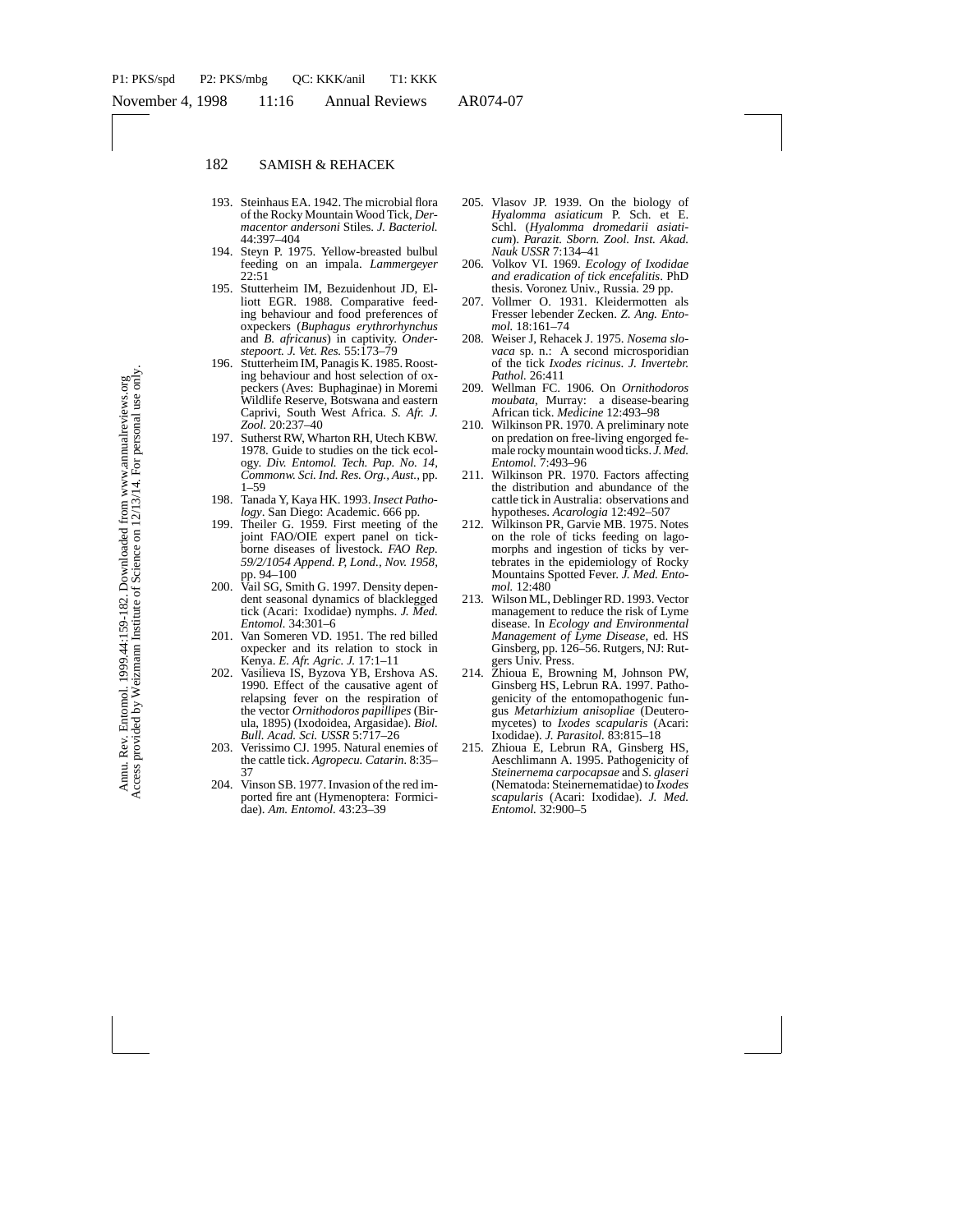

 *Annual Review of Entomology Volume 44, 1999*

# **CONTENTS**

| Mites in Forest Canopies: Filling the Size Distribution Shortfall? David<br>Evans Walter, Valerie Behan-Pelletier                         | $\mathbf{1}$ |
|-------------------------------------------------------------------------------------------------------------------------------------------|--------------|
| Insects as Food: Why the Western Attitude is Important, Gene R.<br><b>DeFoliart</b>                                                       | 21           |
| Emerging and Resurging Vector-Borne Diseases, Norman G. Gratz                                                                             | 51           |
| Insect Pests of Pigeonpea and Their Management, T. G. Shanower, J.<br>Romeis, E. M. Minja                                                 | 77           |
| The Evolution and Development of Dipteran Wing Veins: A Systematic<br>Approach, Julian Stark, James Bonacum, James Remsen, Rob DeSalle    | 97           |
| Odor-Mediated Behavior of Afrotropical Malaria Mosquitoes, Willem<br>Takken, Bart G. J. Knols                                             | 131          |
| Pathogens and Predators of Ticks and Their Potential in Biological<br>Control, M. Samish, J. Rehacek                                      | 159          |
| The Role of Stingless Bees in Crop Pollination, Tim A. Heard                                                                              | 183          |
| Bionomics of the Anthocoridae, John D. Lattin                                                                                             | 207          |
| Adaptative Strategies of Edaphic Arthropods, M. G. Villani, L. L. Allee,<br>A. Díaz, P. S. Robbins                                        | 233          |
| Assessment of the Application of Baculoviruses for Control of<br>Lepidoptera, Flávio Moscardi                                             | 257          |
| Hyperparasitism: Multitrophic Ecology and Behavior, Daniel J. Sullivan,<br>Wolfgang Völkl                                                 | 291          |
| Density-Dependent Physiological Phase in Insects, S. W. Applebaum, Y.<br>Heifetz                                                          | 317          |
| Recent Advances in Cassava Pest Management, Anthony C. Bellotti,<br>Lincoln Smith, Stephen L. Lapointe                                    | 343          |
| Mate Choice in Tree Crickets and Their Kin, W. D. Brown                                                                                   | 371          |
| CONGRUENCE AND CONTROVERSY: Toward a Higher-Level<br>Phylogeny of Diptera, D. K. Yeates, B. M. Wiegmann                                   | 397          |
| The Insect Voltage-Gated Sodium Channel As Target of Insecticides,<br>Eliahu Zlotkin                                                      | 429          |
| Management of Plant Viral Diseases Through Chemical Control of Insect<br>Vectors, Thomas M. Perring, Ned M. Gruenhagen, Charles A. Farrar | 457          |
| Influence of the Larval Host Plant on Reproductive Strategies in<br>Cerambycid Beetles, L. M. Hanks                                       | 483          |
| Insect P450 Enzymes, René Feyereisen                                                                                                      | 507          |